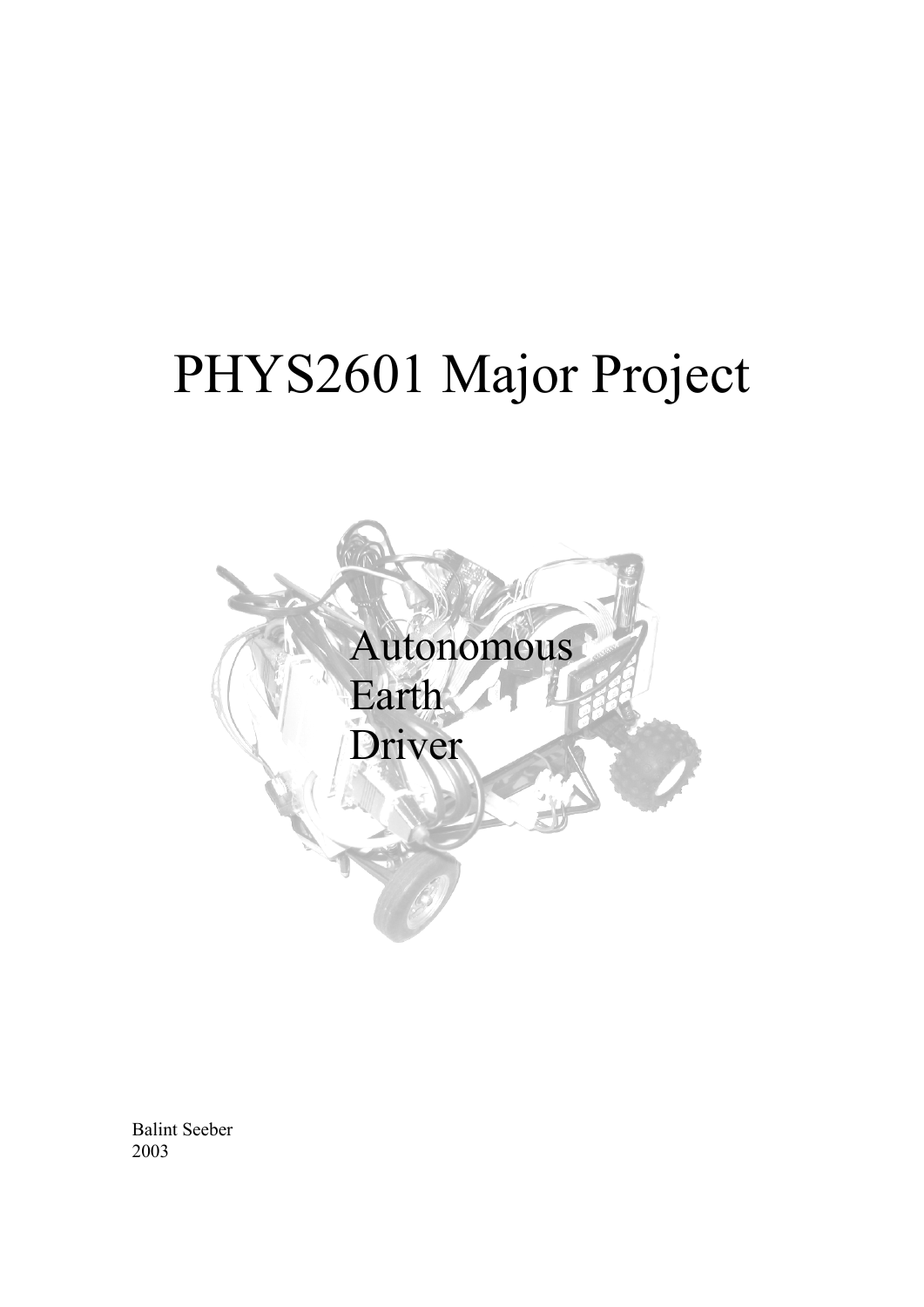### Contents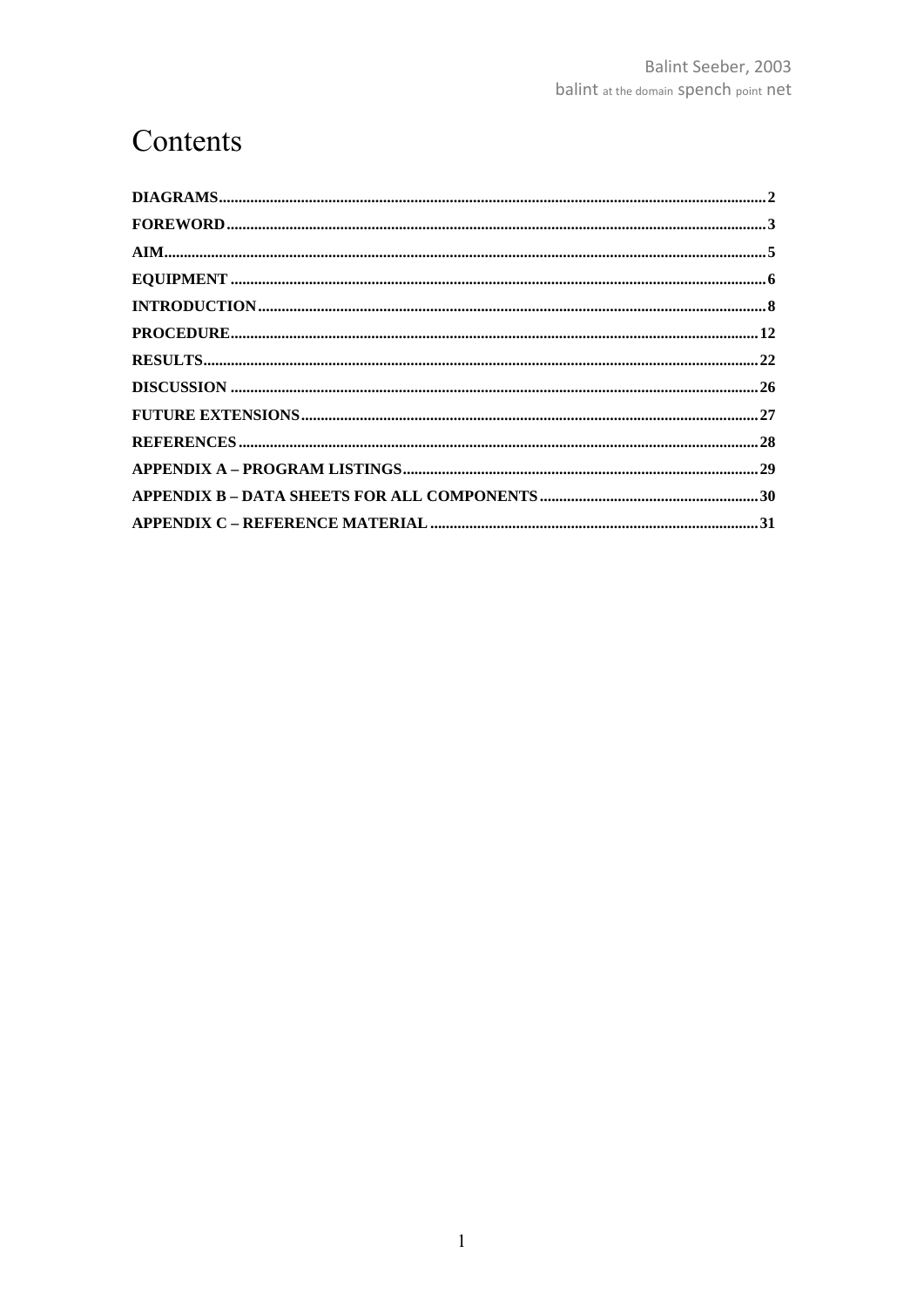# Diagrams

| Figure 1:  | Top view of car                                                                                                                                                                                                                                             | $\mathcal{L}^{\mathcal{A}}$ and $\mathcal{L}^{\mathcal{A}}$ are the set of the set of the set of the set of the set of the set of the set of the set of the set of the set of the set of the set of the set of the set of the set of the set of the s |                                                                                                                                                                                                                                       |  | $\overline{7}$ |
|------------|-------------------------------------------------------------------------------------------------------------------------------------------------------------------------------------------------------------------------------------------------------------|-------------------------------------------------------------------------------------------------------------------------------------------------------------------------------------------------------------------------------------------------------|---------------------------------------------------------------------------------------------------------------------------------------------------------------------------------------------------------------------------------------|--|----------------|
| Figure 2:  | Side view of car                                                                                                                                                                                                                                            | and the contract of the contract of the contract of                                                                                                                                                                                                   |                                                                                                                                                                                                                                       |  | 8              |
| Figure 3:  | Navigation trigonometry                                                                                                                                                                                                                                     |                                                                                                                                                                                                                                                       | $\mathcal{L}^{\mathcal{A}}$ and $\mathcal{L}^{\mathcal{A}}$ are the set of the set of the set of the set of the $\mathcal{A}$                                                                                                         |  | 11             |
| Figure 4:  | The development board                                                                                                                                                                                                                                       |                                                                                                                                                                                                                                                       | $\mathbf{r}^{\prime}$ , and the set of the set of the set of the set of the set of the set of the set of the set of the set of the set of the set of the set of the set of the set of the set of the set of the set of the set of the |  | 13             |
| Figure 5:  | Breadboard<br>the contract of the contract of the contract of the                                                                                                                                                                                           |                                                                                                                                                                                                                                                       |                                                                                                                                                                                                                                       |  | 14             |
| Figure 6:  | Drive control servo and switch table.                                                                                                                                                                                                                       |                                                                                                                                                                                                                                                       |                                                                                                                                                                                                                                       |  | 15             |
| Figure 7:  | Combined block and circuit diagram of electronics on board                                                                                                                                                                                                  |                                                                                                                                                                                                                                                       |                                                                                                                                                                                                                                       |  | 16             |
| Figure 8:  | Navigation logic flowchart .                                                                                                                                                                                                                                |                                                                                                                                                                                                                                                       |                                                                                                                                                                                                                                       |  | 18             |
| Figure 9:  | Front of car .<br>$\mathcal{L}^{\mathcal{L}}$ . The contribution of the contribution of the contribution of the contribution of the contribution of the contribution of the contribution of the contribution of the contribution of the contribution of the |                                                                                                                                                                                                                                                       |                                                                                                                                                                                                                                       |  | 20             |
| Figure 10: | GPS coordinate testing area                                                                                                                                                                                                                                 |                                                                                                                                                                                                                                                       |                                                                                                                                                                                                                                       |  | 23             |
| Figure 11: | Plan view of root of CSE car park                                                                                                                                                                                                                           |                                                                                                                                                                                                                                                       | $\mathcal{A}$ and $\mathcal{A}$ are $\mathcal{A}$ . In the contract of $\mathcal{A}$                                                                                                                                                  |  | 24             |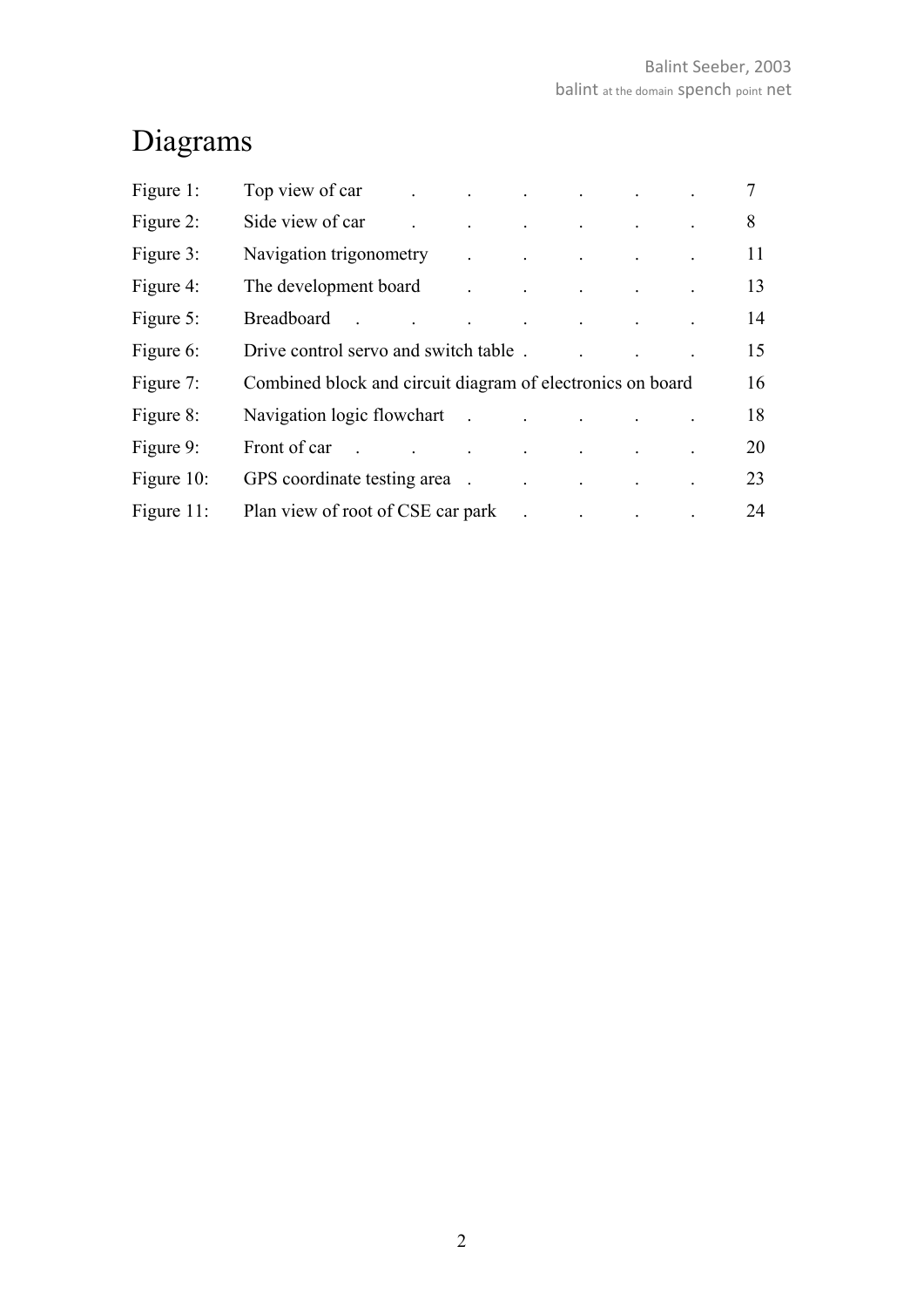### Foreword

During the first stages of brainstorming, I had in fact settled on another idea that was quite different to the one described in this report. My original intention was to build an automatic transmission system for my bicycle. I would briefly like to discuss it here with the focus on why I did not pursue it, as I believe it is a good example of the benefit research and testing can have on the development of a project (or lack thereof).

My original idea was to connect an array of sensors to my bicycle that would measure such physical parameters as speed, slope and rotation of the crank shaft. This data would be read into the BasicMicro Atom, which inturn would change the gears by pushing or pulling on the cables (connected to the derailers) with servo motors.

More specifically:

- **Speed** would be measured by attaching small magnets to the spokes on the front wheel and measuring when they pass a Hall-effect transistor tied to the frame beside the wheel. By measuring the time delay between the passing of individual magnets, a speed can be calculated (more magnets will result in a more accurate measurement).
- **Slope** would be measured by attaching an accelerometer to the frame of the bicycle (correctly oriented to face forward). As the bicycle would climb or descend a hill, the angle could be measured directly from the analog, linear device and the gears would be changed accordingly to make the ride easier.
- The **gears** themselves would be changed by replacing the finger-manipulated gear shifters on the handle-bars with servo motors. The shaft of the motors would somehow be attached to the gear cables, so that winding in a certain direction would increase the gear ratio, and 'unwinding' would decrease it.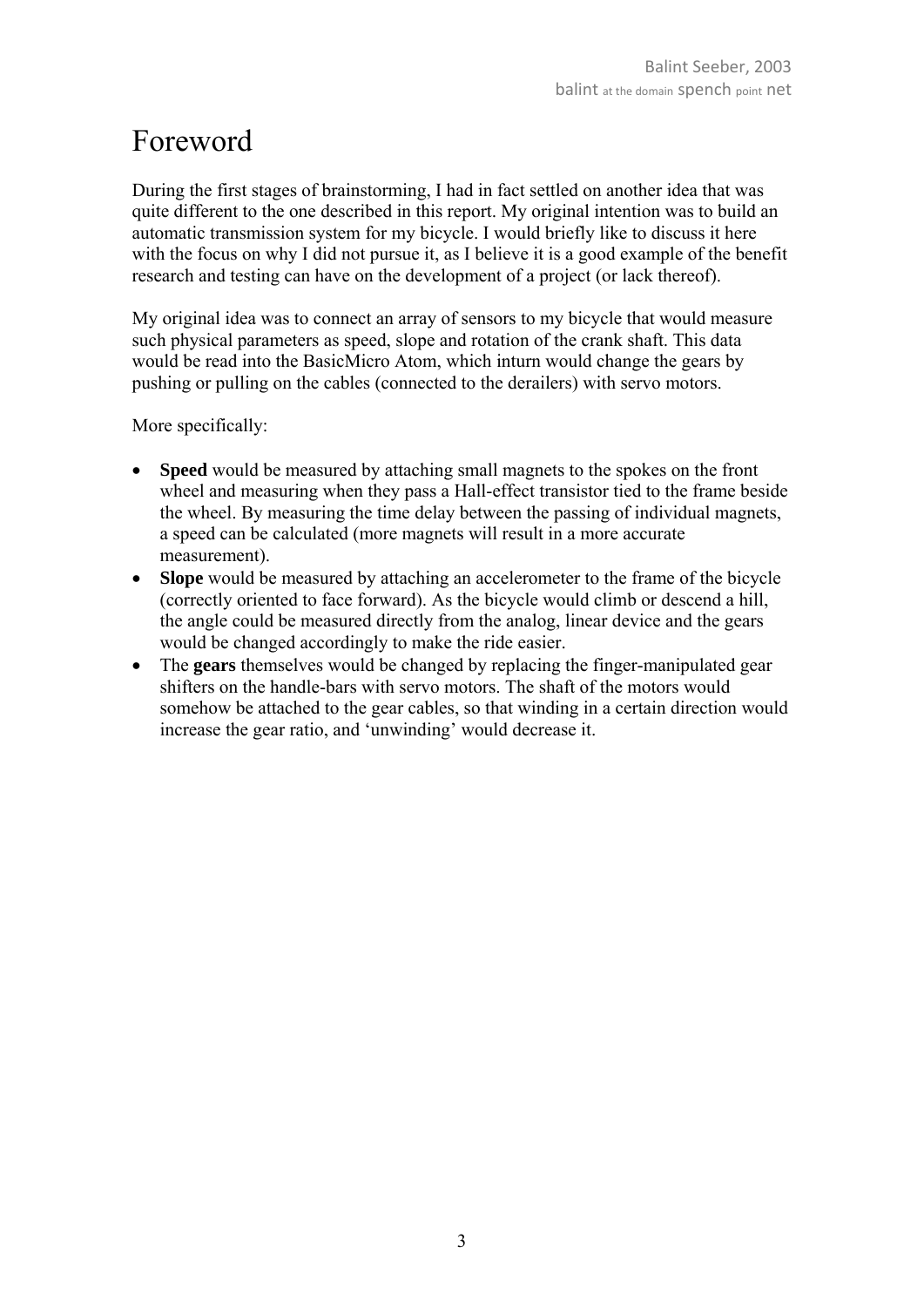I did a number of things to assess the feasibility of this project:

- **Tested a 'heavy duty' servo motor**: although the motor itself certainly looked as if it could turn heavy loads, the shaft's rotation could still be hindered by the grip of human fingers. Two issues arose from this: a very high amount of current would be necessary to drive two servo motors with sufficient torque and, how could the gear cables be connected to their shafts so that they would not release as soon as the motor stopped turning (simply due to the tension of the metal wire). The solutions seemed rather cumbersome and heavy: large, high current batteries carried somewhere on the bicycle and possibly worm gears to prevent the cables from being released (locking them in position).
- **Talked to several professionals**, all who expressed their concern over various components: particularly measurements coming in from the analog devices. As a moving bicycle with a rider is hardly a physically stable system, these inputs quite possibly would show large amount of variation that could upset the decisions made by the Atom. With the accelerometer for example, because of the vibrations running through the frame and 'cadence' of rider, the angle returned would fluctuate quite significantly. Although averaging could be done either inside the Atom or using a low pass filter, this would still remain a cause for concern during testing.
- **Talked to bicycle mechanics** at a reputable bicycle shop: although they thought the idea was novel, they also had doubts. One man, who is renowned for his eccentric modifications to bicycles, was of the same opinion. The other concern was due to fragility of such an experimental set up: the whole system would fall apart after a matter of moments, rendering it useless and causing more headaches while searching for parts littered on the ground in the bicycle's wake.

I was and still am determined to produce a prototype of any idea that does actually work. After considering the feedback I had received above from the experts, and the multitude of technical and engineering hurdles just to get a simple system in place, I decided to 'go back to the drawing board' and brainstorm another idea which would definitely be feasible. So I arrived at my 'GPS-controlled autonomous model racing car'.

Special thanks must go to Dr Joel Barnes, from the school of Spatial Information Systems, for lending me the Rojone GPS Receiver and radio modem for receiving DGPS corrections, and also for the time, effort and expertise he dedicated freely to helping me accomplish this project.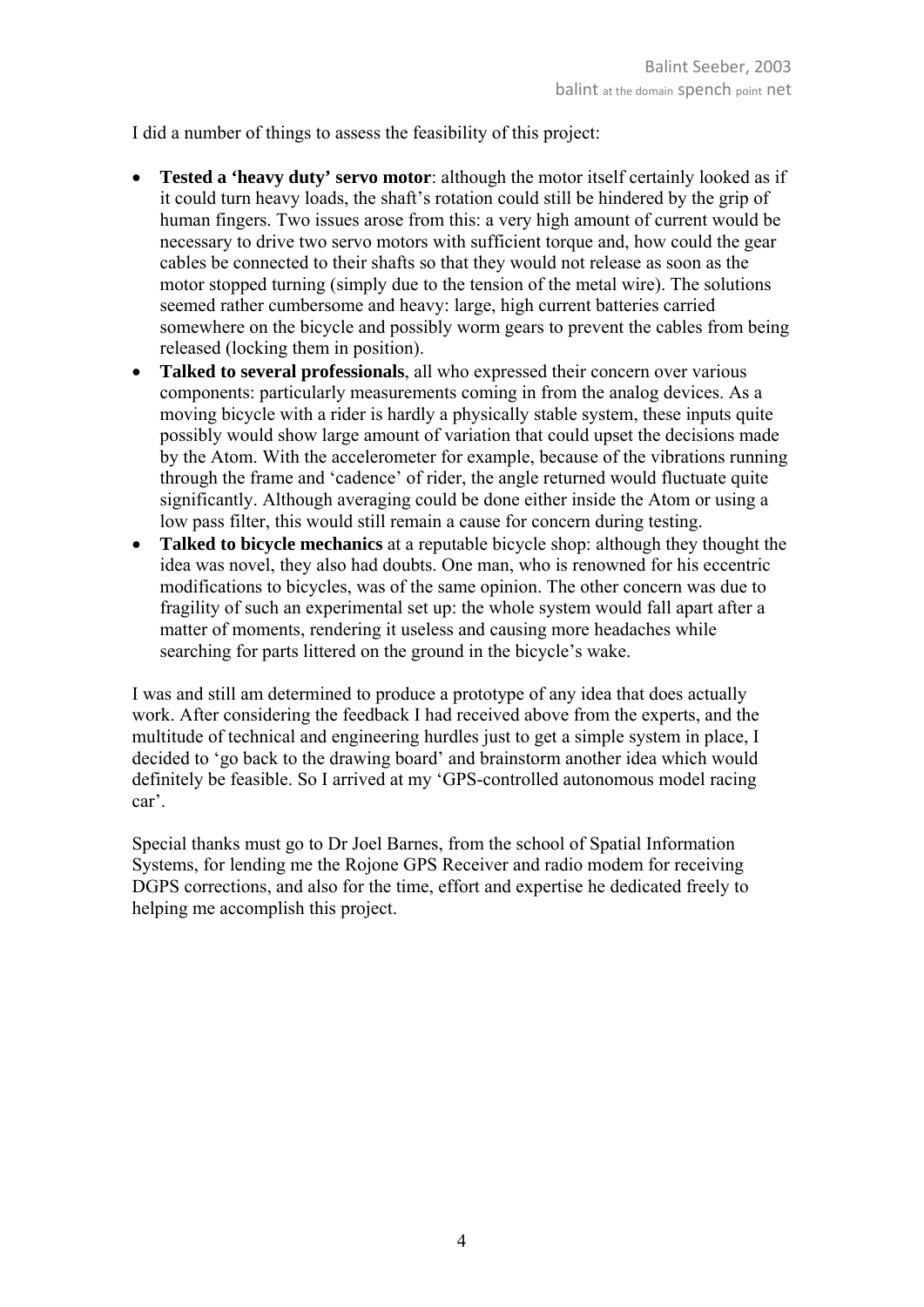### Aim

The scope of this report will cover the aim (see below), show the conceptual development, the actual construction of the project and analyse the results, which will indicate the success of the project. Also, future developments are listed that would have been attempted with more time.

The simple aim of this project was to develop a system that could direct a vehicle through several points on the surface of the Earth using the BasicMicro Atom.

This basic aim then dictates the kind of technology and programming to be employed:

- To track the position, altitude and heading of an object on the Earth's surface, the Global Positioning System must be used. Hence, a receiver is necessary that will output data in a format that can be interpreted by the Atom.
- For the car to actually move around the Earth, the program must contain a list of coordinates that specify waypoints in a chosen coordinate system.
- These waypoints must be dynamic (i.e.: they can be entered and changed during the Atom's program runtime). This can be achieved via numerical entry on a keypad.
- Feedback is logically necessary for effective use and debugging (it would be very difficult to use equipment if a human did not know its state). Consequently an LCD can be used to show character data, providing an interface displaying a series of simple menus for data input and output.
- Due to atmospheric disturbances (but no longer US-enforced 'Selective Availability') coordinates obtained from GPS receivers can be highly inaccurate on the distances scales intended in this experiment. Making use of Differential GPS corrections can greatly increase accuracy to a resolution of a couple of meters. So if navigation that solely relies on GPS is not found to be accurate enough, the receiver's effective resolution can be improved by utilising a DGPS receiver.
- As an extra feature: a distance sensor mounted on the front of the vehicle to detect imminent collisions and drive accordingly to avoid an accident.

Although this kind of autonomous navigation has been accomplished in commercial products, the goal of this project is to make such a system work within a small vehicle, namely a model racing car. Considering the size of such a vehicle, two limitations come into effect:

- 1. **Total mass of additional components and circuitry**: sensibly, the car will only be able to drive with the mass of the project (sitting on top of the car) if it is under some threshold. Therefore care must be taken in not overloading the motor.
- 2. **Driving range of car**: As the car is small, the distance over which it can drive is also limited. This means that the resolution of the GPS has to be sufficiently small so that an 'average' change in position (caused by driving the car for a short period of time) will be reflected on the receiver's coordinate fix.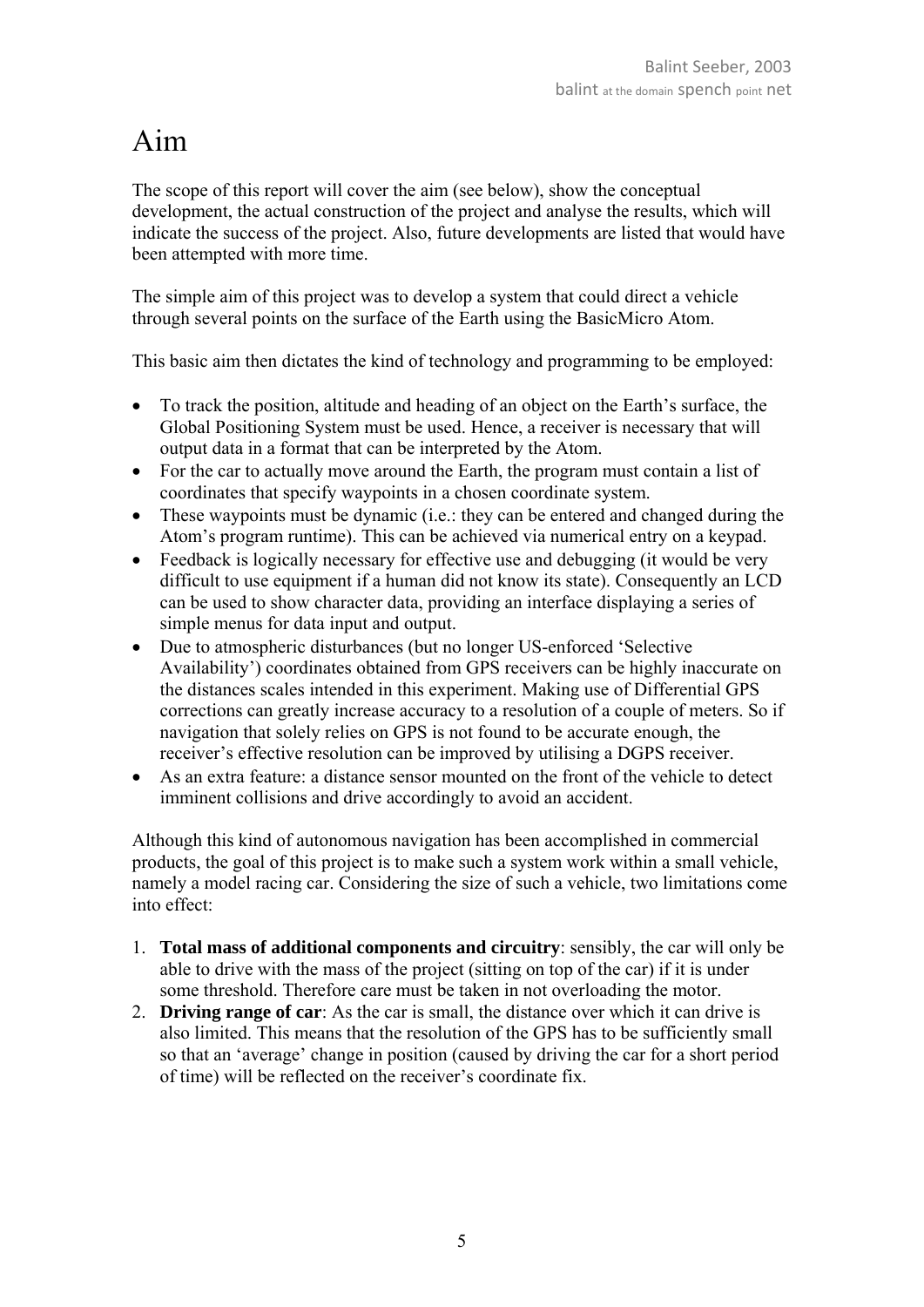### Equipment

Main components:

- 1. 1 x BasicMicro Atom PIC Microcontroller (40-pin)
- 2. 1 x Tamiya Model Racing Car (with steering and drive servo, driver motor and high capacity drive motor battery)
- 3. 1 x Rojone Genius GPS Receiver (with serial and DGPS interfaces)
- 4. 2 x Parallax Wireless Transceivers
- 5. 1 x Pacific Crest Radio Modem
- 6. 1 x 16-character, 2-line LCD
- 7. 1 x 16-button Keypad
- 8. 1 x Infra-red Distance Sensor

Additional components:

| 9. | 2 x | 4 C-cell battery holders |
|----|-----|--------------------------|
|----|-----|--------------------------|

- 10. 1 x 4 AA-cell battery holder
- 12. 2 x Rojone GPS Receiver-compatible serial cables
- 13. 1 x Null modem serial connector set
- 14 1 x Small breadboard
- 15. 1 x Cardboard box housing
- N/A N/A Connector wires

Comments on devices:

- 1. Forty pins on the Atom makes interfacing less stressful because there are plenty of pins available (especially as certain pins are only available for interrupts and hardware commands), which means there is also room for expansion.
- 3. The Rojone receiver has a very compact design and is designed for the express purpose of interfacing (there is not display and no buttons), making it highly suited for this project. As the receiver listens for GPS signals from the satellite constellation, it can only get a fix outdoors in an area seeing large amounts of the sky (unobstructed by buildings). Also, it can be fully configured with the SiRFStar GPS software. For this project it was set up to send only the one 'GPRMC' NMEA message at 9600 with no checksum.
- 4. These wireless transceivers are supposed to be 'plug-n-play' with the Atom. However they were discovered to be temperamental in their serial operating mode (the nature of which will be discussed later).
- 5. This is a nice device which makes serial communications transparent over the airwaves. All that is needed is a power source and an antenna. Error checking and correction of the serial data is inbuilt. The range with a medium-sized antenna was found to be approximately one kilometre.

The interfacing of the electronics takes place at two locations:

- 1. Prototype Atom development board (developed for just project)
- 2. Prototyping breadboard (for wire patching and off-board components)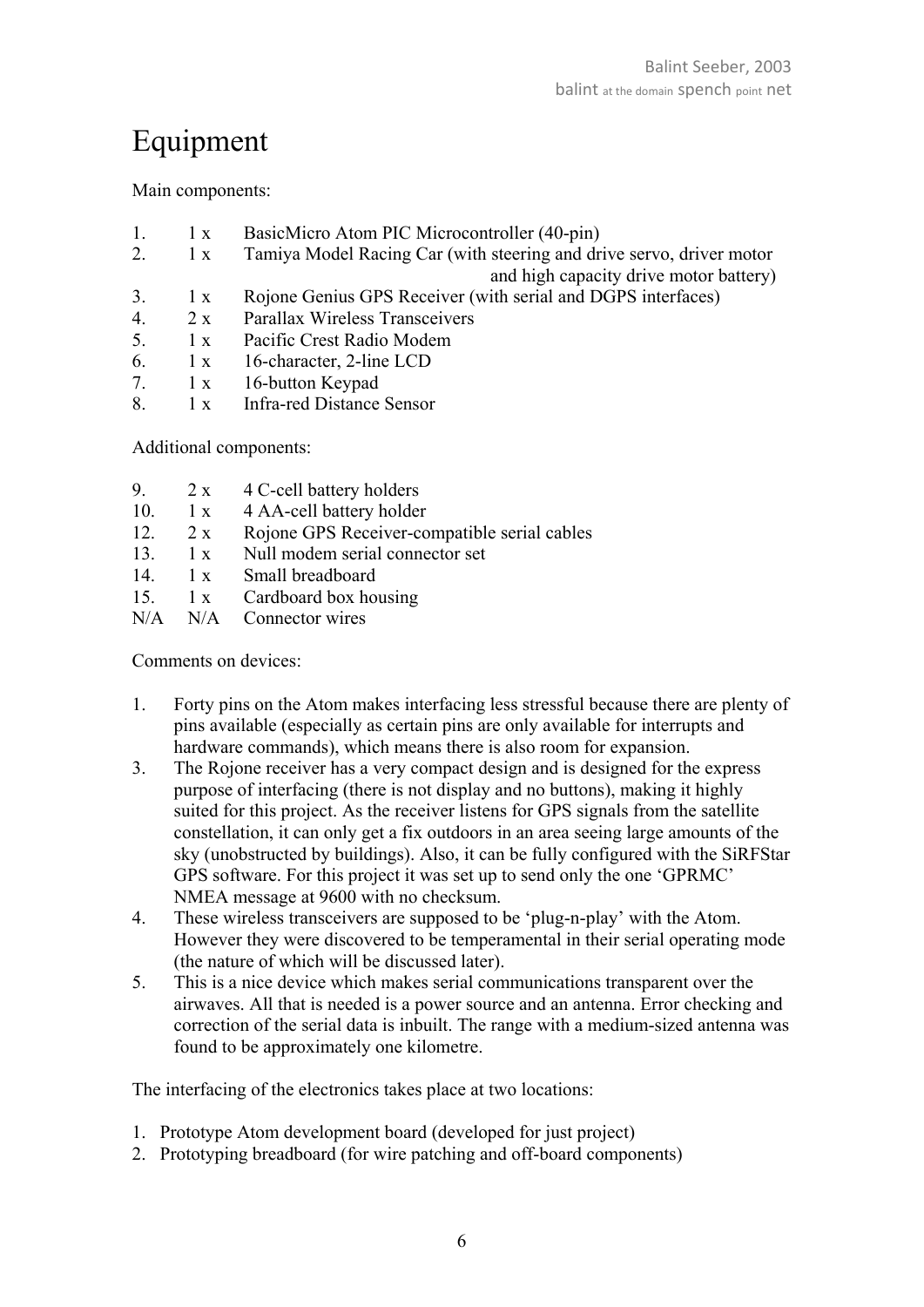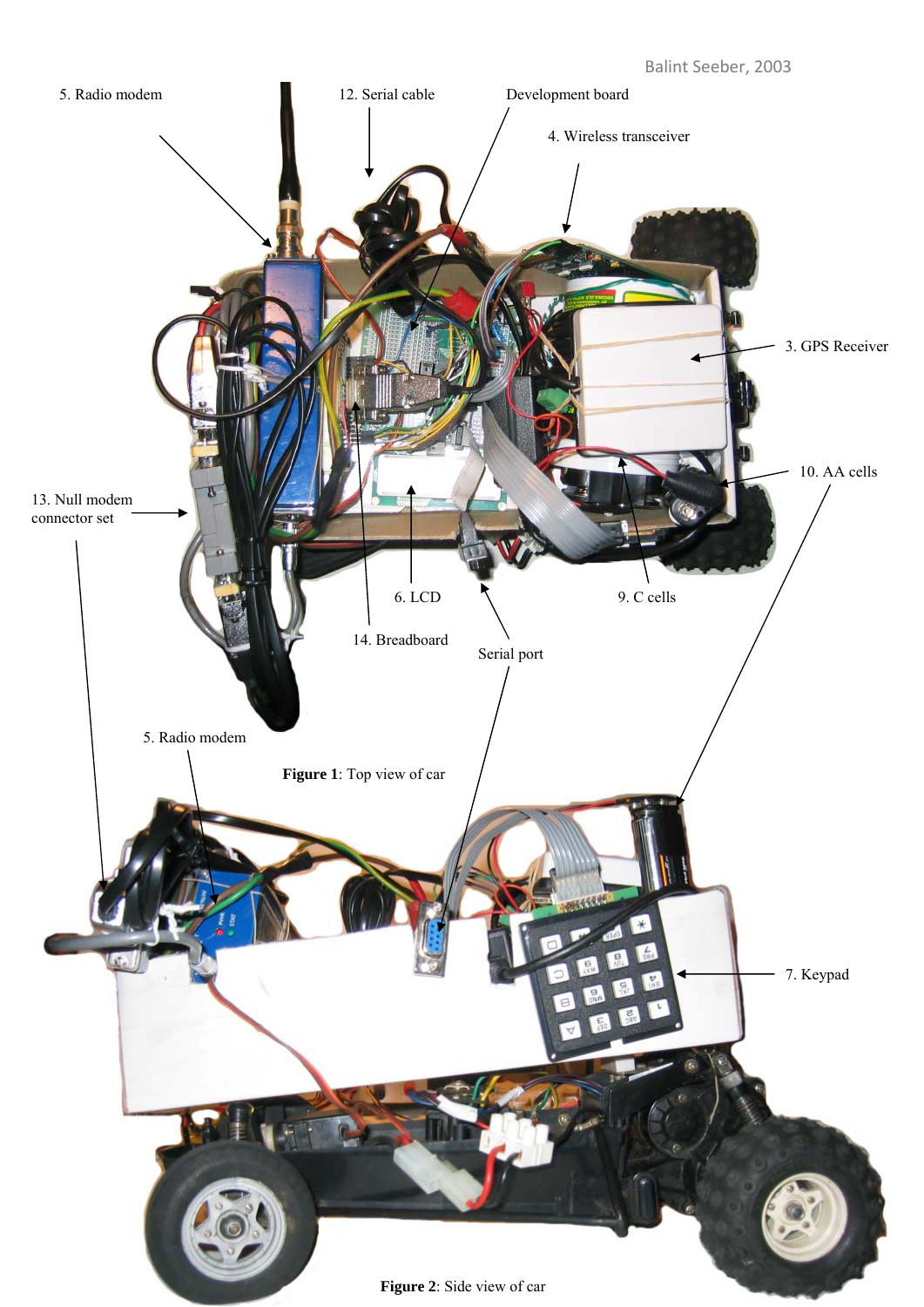### Introduction

Since the vehicle will be directed using data being output by the GPS receiver, two things must be understood to have successful navigation:

- 1. The format of the raw data being output by the GPS receiver (so that 'intelligent' information can be extracted)
- 2. The meaning of the outputted GPS information (how it can actually be used to navigate from one point to another)

The majority of modern amateur and professional GPS receivers all communicate with external equipment using the National Maritime Electronics Association (NMEA 0183) protocol. This is an ASCII serial (RS-232) protocol, making the job of decoding data and interfacing a receiver to other equipment a relatively simple task. NMEA information is sent in a 'word' with the following format:

- Begins with a "\$"
- Followed by a five letter code defining the meaning of the data in the rest of the word
- Data values separated by comas (data can be integers, floats, letters but is ASCII formatted)
- Terminated with an optional checksum, but mandatory Carriage Return and Line Feed.

Here is an example of a NMEA word:

\$GPRMC, 115947.999,A,3354.1938,S,15112.0945,E,0.26,323.56,230903,,

This is the NMEA word that is parsed by the Atom. The data that is used is:

- Fix status ("A" is valid, "V" is warning)
- Current latitude (degrees and decimal minutes): 33° 54.1938 min S
- Current longitude (degrees and decimal minutes): 151° 12.0945 min E
- Current speed (meters per second):  $0.26$  m/s
- Track made good in degrees true (this is only meaningful if the unit has been moving – if not, it will fluctuate about zero degrees north): 323.56° True

The question of what can be done with such data still remains. Although the latitude and longitude coordinates obtained directly from the GPS may initially seem as acceptable values for finding distances and angles between waypoints (using early high-school mathematics), for accurate results this is not the case. As the Earth is a spheroid, latitude and longitude cannot be used as a coordinate system on a Cartesian plane. There exist a number of distance approximations (Great Circle, Spheroidal model of the Earth) and coordinate transformations (Earth Centred Earth Fixed to North East Down coordinates) if such accuracy is required. For this project, it is both unnecessary and technically infeasible to use either. (This will be fully explained below.)

Since all of the serial data being output by the GPS receiver must be received by the Atom for successful parsing, a reception method must be used that guarantees that the NMEA words reach the program in their entirety. Normal serial communications (using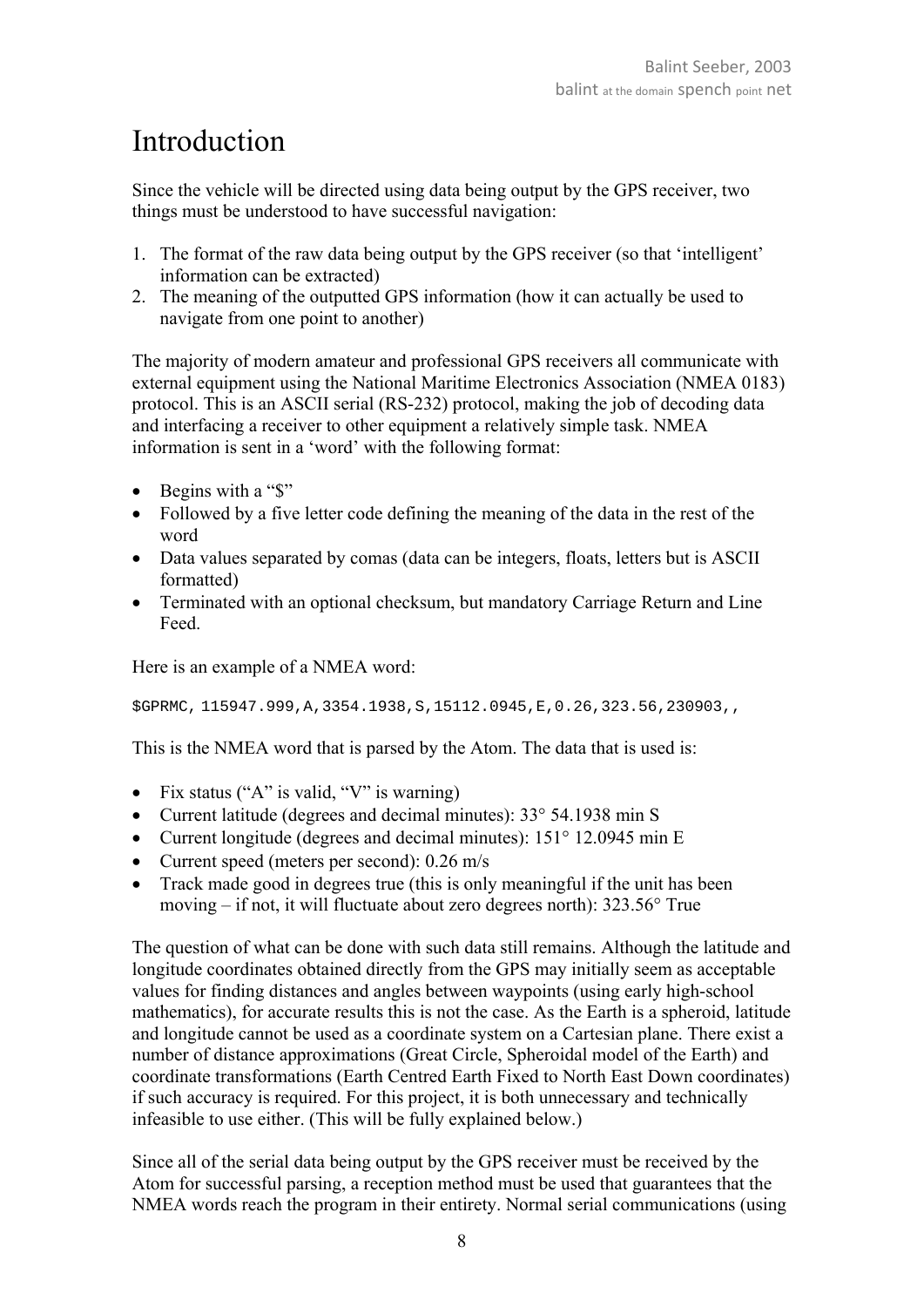the SERIN command) with the Atom block the program until a certain number of characters are received or a timeout occurs, for example. This is not suitable for this project as the program would not be able to do other important things while waiting to receive a full word of NMEA data. Luckily, the Atom has a built-in hardware serial UART (with internal buffer), which can asynchronously receive the NMEA data and later be read by the program as soon as possible. A quick browse of the 'Hardware Commands' in the Atom command reference manual revealed the commands to manipulate the UART. Another (undocumented) command was found on the BasicMicro forums that can be used to poll the status of the UART (such as to check whether there is any data to be read from the receive buffer). The following commands were used:

- 1. HSERIN reads in data from the UART's receive buffer
- 2. HSERSTAT polls the status of the UART (see reference for more information)

As the 40-pin Atom is being used, the general-purpose analog I/O pins are available for use. The infra-red distance sensor is an analog device whose output voltage must be converted into a digital number for use in the program. So the other new command to be used is:

3. ADIN – performs and Analog-to-Digital conversion on the specified analog pin (AX0 – AX3) and puts resulting value in a variable

Although it is clear how to use the information obtained from the GPS receiver, numerical calculations must be performed on the parsed numbers. Unfortunately the Atom's library exposes very simplistic mathematical functions (none of which suffice for the project). It lacks all inverse trigonometric functions and has only a basic square root function (which operates in the range of 0-255). Both of these were assumed to be required (especially to work in the maximum number range allowed by the hardware). As a result of these shortcomings of the Atom's library, research was done into simple, fast implementations of the functions. The following subroutines were ported to the Atom's MBasic language (utilising the available floating-point operations) from various other languages (including C, Basic and assembly):

- 1. SQRT performs 'Fast-Integer Square Root'
- 2. FSQRT performs 'Fast-Integer Square Root' with float-point conversion
- 3. ATAN performs arctangent inverse trigonometric function
- 4. ASIN performs arcsine inverse trigonometric function
- 5. ACOS performs arccosine inverse trigonometric function

(The inverse trigonometric functions return an angle in radians.)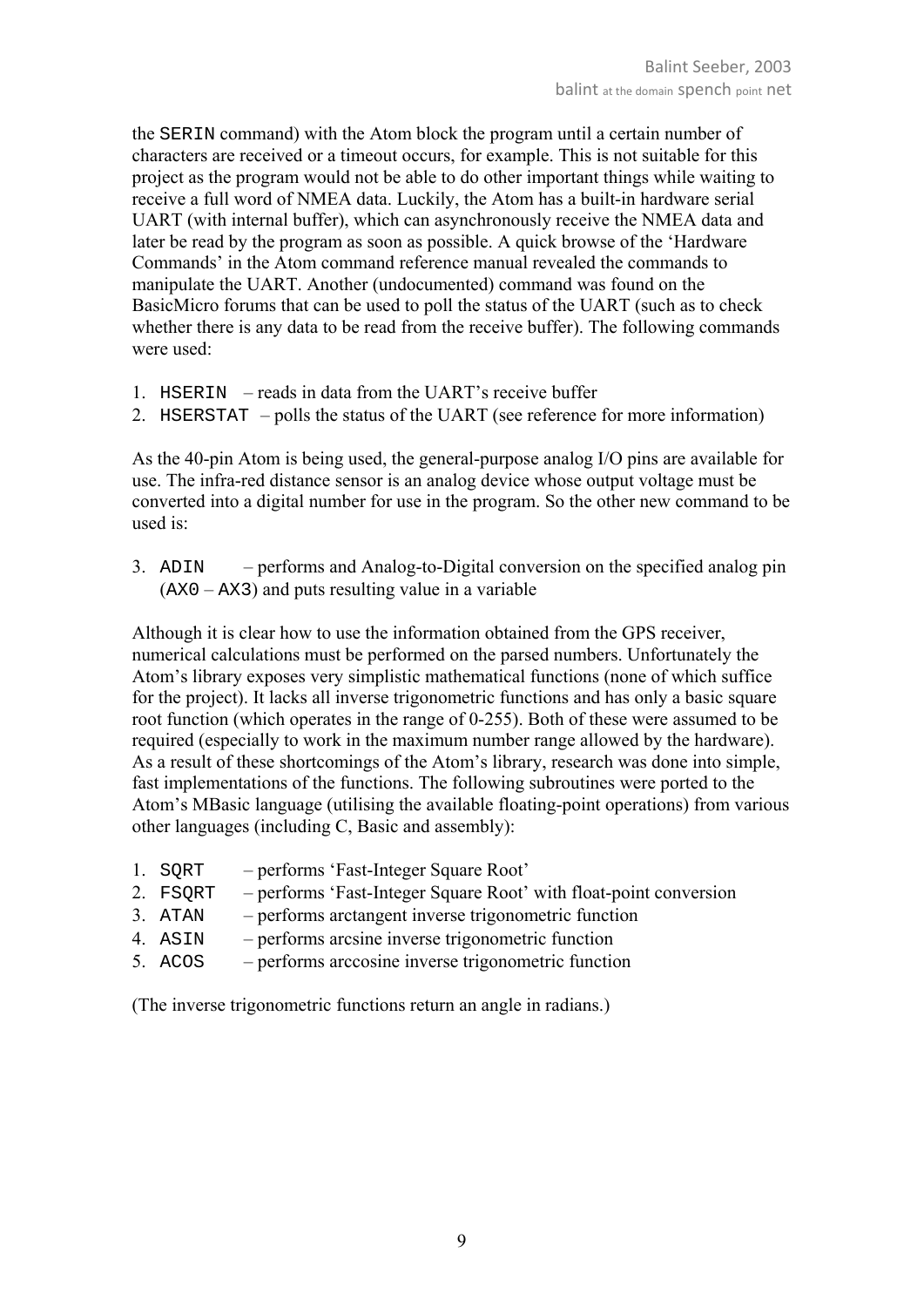Apart from using the newly discovered functions and written subroutines above, some work done in previous laboratory exercises was essentially 'copied-and-pasted' into the source for this project. The code snippets were first cleaned up (to match the style of the project's source). The following code was recycled (slightly lessening the development time by making use of existing, working programs):

- 1. **Reading in the status of a keypad connected to the Atom**: this program is interesting for two reasons. One is that to enable direct connection of buttons to the Atom (to avoid the problem of floating inputs) the invaluable 'SETPULLUPS PU\_ON' command must be executed. Secondly, since the inputs are now 'pulled high', inverted logic must be used to distinguish button states bit-by-bit. Being able to recycle such working code makes programming that much easier.
- 2. **Writing data out to a LCD connected to the Atom**: although no complete program is required to do this (Atom commands make such writing and reading very simple) it is good to have practise using the more advanced commands (such as cursor positioning and display mode) to enhance a basic user interface.

Bearing in mind the several limitations discussed here and in the Aim related to the distance the car is expected to travel, the coordinate system returned raw from the GPS receiver (latitude and longitude) will be used for navigational purposes – no coordinate transformation will take place. The reason is twofold:

- 1. On such small distance scales (in the absolute maximum range of 100 meters), latitude and longitude change approximately linearly – that is, enough to calculate angles as if they were horizontal and vertical coordinates on a normal twodimensional Cartesian place.
- 2. The physical program space of the Atom introduces a severe restriction on the amount of code that can be written. Considering the number of lines of high-level code to perform the necessary coordinate system transformations, translating them into MBasic would fill up a large portion of the available space and restrict the rest of the (far more 'mission critical') functionality of the project.

Clearly, using the latitude and longitude values alone prevents the vehicle from accurately navigating over large distances comparable to hours of high-speed travel across the Earth's surface.

Thus to be able to navigate from one point (the position of the car) on the Earth to a user-specified waypoint, a simple mathematical subroutine (using the custom written math functions listed above) can solve the problem. The mathematics of it is shown in the next diagram.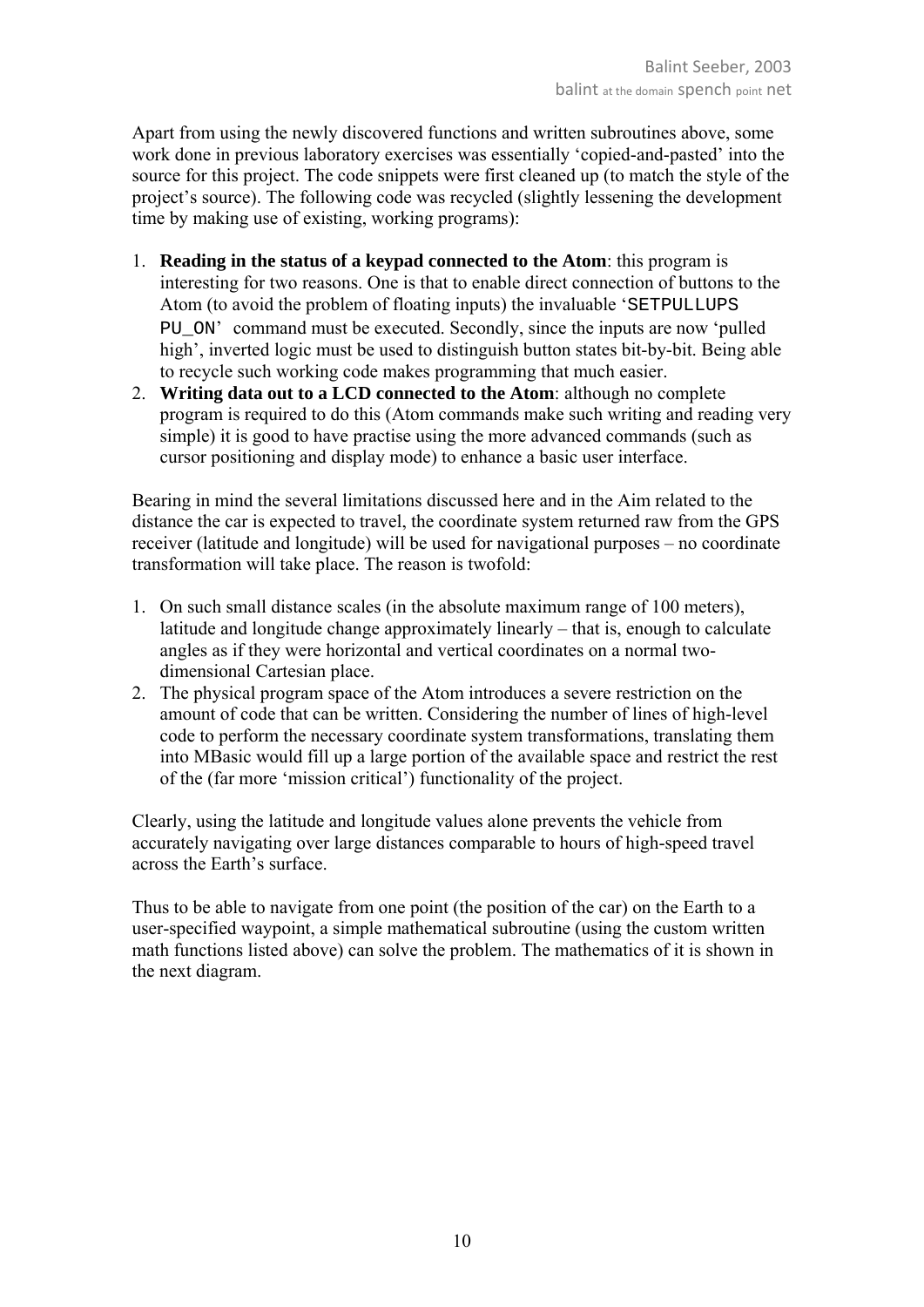

To calculate 'x°' (the "**Angle between** current position and next waypoint"), find the gradient between the two and calculate the arctangent of the answer:

 $x^\circ$  = arctan ( \_\_\_(current latitude – waypoint latitude)  $(wa$ ypoint longitude – current waypoint $)$ )

The current and waypoint latitudes have been swapped on the numerator as the vertical axis is mirrored because latitudes that are increasingly south are of great magnitude.

Before the value of  $x^{\circ}$  can be used, it must represent the full revolution (360 $^{\circ}$ ) rather than just the +ve/-ve 90° valued given by arctan (accomplished by know which quadrant the waypoint is in) and then be altered so that  $0^{\circ}$  is at True north instead of east and the increasing angle proceeds clockwise around the plane, instead of in the normal anticlockwise direction. To do this (if  $x^{\circ}$  has indeed been converted into degrees):

 $x^{\circ} = (360^{\circ} - (x^{\circ} - 90^{\circ})) \mod 360^{\circ}$ 

Mod'ing ensures that the result remains in the region where it physically makes sense. 'y°' (the heading) is obtained from parsing in the NMEA data. This angle will only be valid if the car has been actually moving.

The angle through which the car must turn 'z<sup>o</sup>' is:  $z^\circ = x^\circ - y^\circ$ 

(or the angle to the waypoint minus the current heading.)

Now if  $z^{\circ}$  is positive the car should turn right, else if it is negative it should turn left. It may happen that this angle is greater than 180° or less than -180°, in which case the above logic would not work (because the car would end up turning right around first). Therefore if the value is out of these bounds, 360° is subtracted from it or added to it respectively. This will assure  $z^{\circ}$  is in the range  $[-180^{\circ}, 180^{\circ}]$  and the steering logic will work.

If  $|z^{\circ}|$  is greater than 45°, then the car should steer full lock in the chosen direction. If  $|z^{\circ}|$  is less than 45°, the car should steer fractionally less in that direction by  $(|z^{\circ}|/45^{\circ})$ .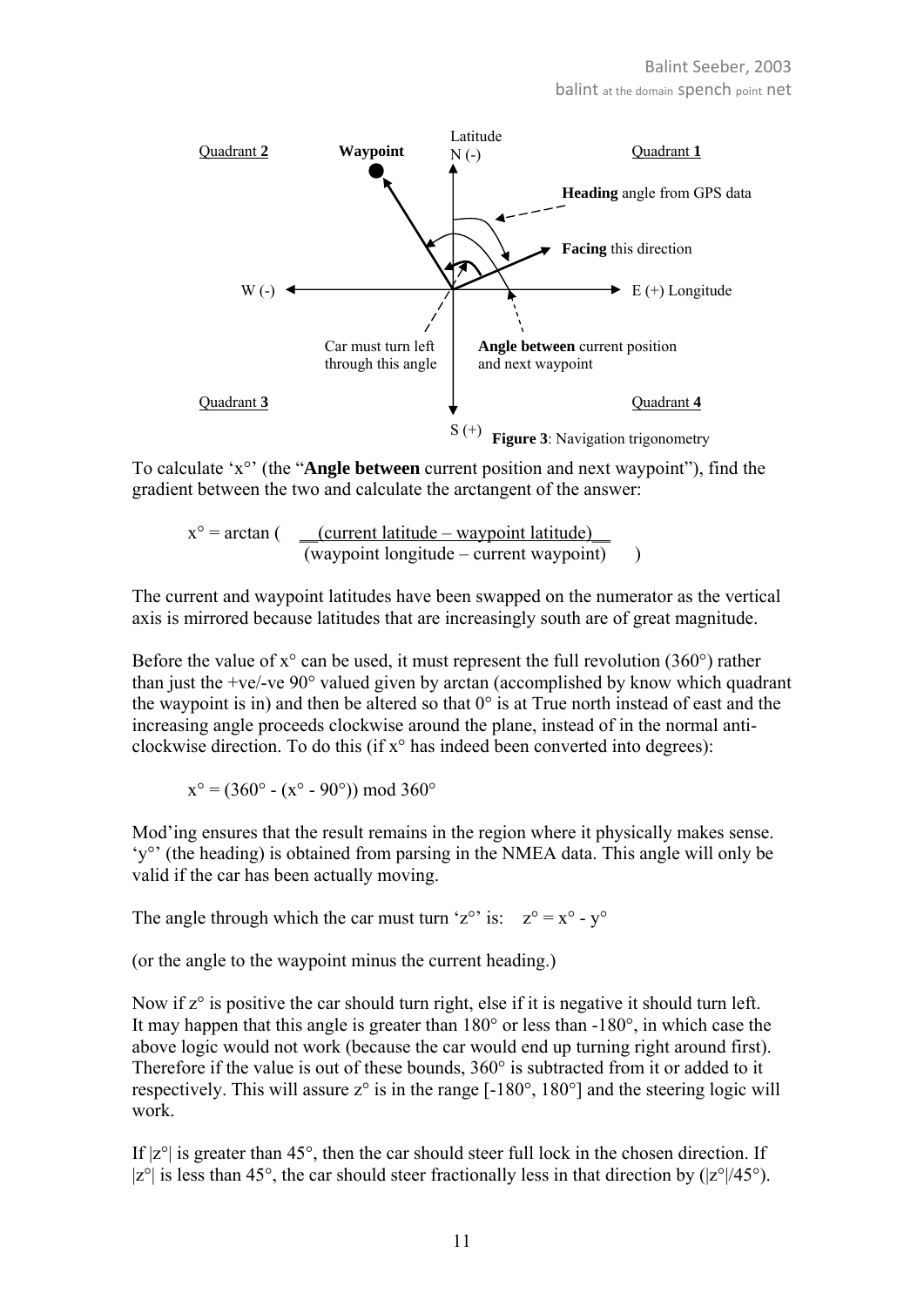### Procedure

The initial project plan was set to follow these steps:

- 1. **Obtain parts**: All the items on the equipment list have either been bought or borrowed: the Atom was ordered from BasicMicro, while the GPS receiver was kindly lent to me for the duration of the project.
- 2. **Experiment with Atom**: Create test code (for coming to grips with hardware commands and serial I/O with the UART) and attempt interfacing (actually connect the GPS receiver and read in its outputted serial data, as well as controlling the servo motors on the model racing car).
- 3. **Build car**: Put together the physical equipment into one unit (i.e.: have a complete and independent vehicle).
- 4. **Finalise theory**: Analyse the mathematics and various models that could be used for calculating navigation and select the best one based on constraints. (The model was described in the previous section).
- 5. **Write main program**: Bring together test code with recycled code and build them into the main project source.
- 6. **Test and Debug**: Test the program at many levels by allowing car to drive itself and observing behaviour, reading information from the LCD and manually moving the car around in one's hand. Then make appropriate changes to the source (bug tracking and correction) based on these observations.

What was actually done deviated very little from this plan and is described in detail here:

#### 1. **Obtain parts**

Apart from obtaining the equipment itself, a prototype Atom development board was created for ease-of-use and future experimentation. It is a simple development board and possesses the following features:

- 1. Terminal block connectors for power
- 2. Voltage regulator (with power switch and power LED)
- 3. IC holder for Atom (compatible with any size development chip)
- 4. SIL pins for connection to other hardware
- 5. Serial port for PIC programming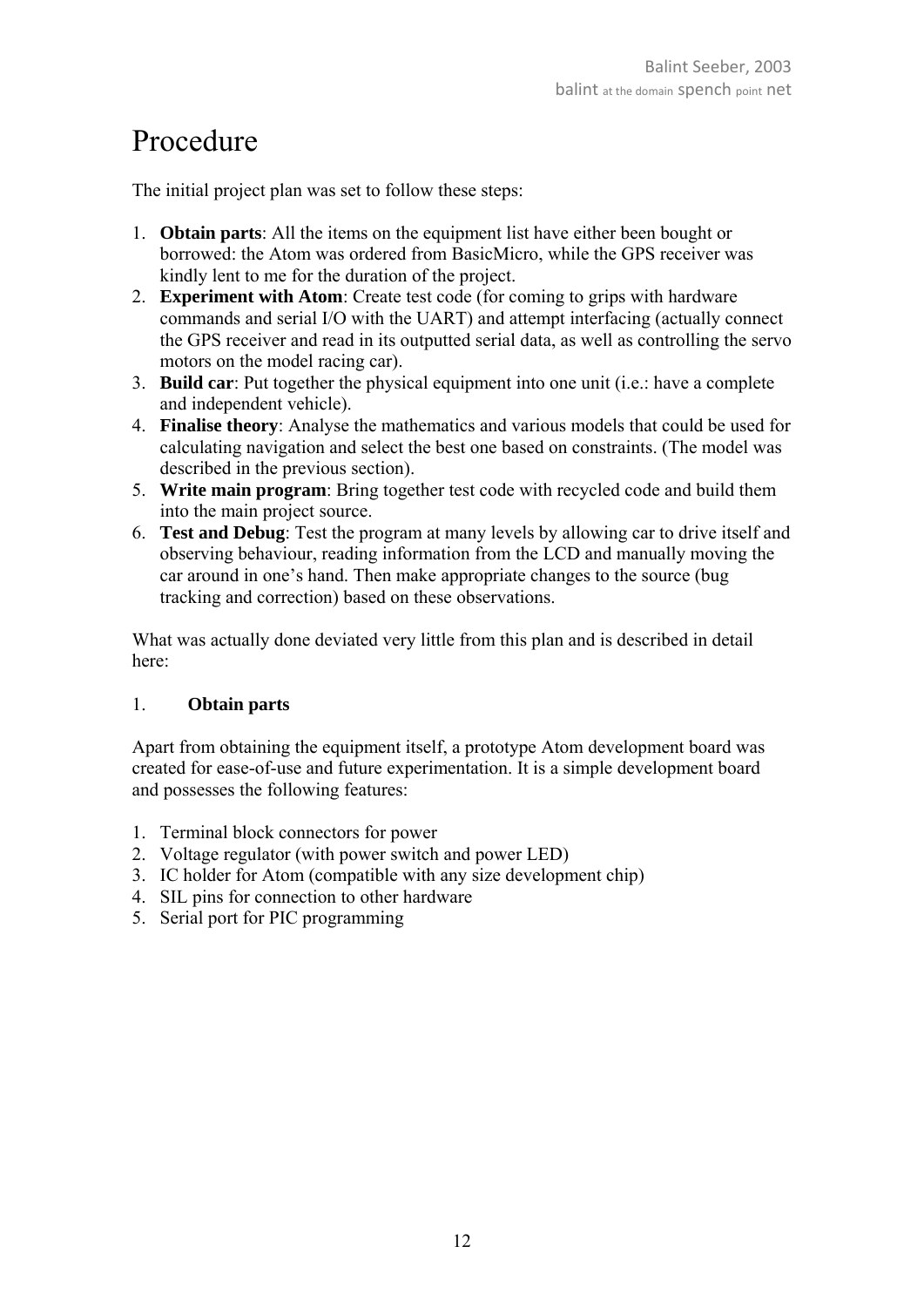#### Balint Seeber, 2003 balint at the domain spench point net



**Figure 4**: The development board

Later, for interfacing the Atom to other equipment, a small breadboard was used. A DIL pin block was pushed into the board so it could serve as a patch point for the servo motor connectors and I/O lines for the Atom.

The servos can be directly controlled by the Atom using a looped and delayed PULSOUT command.

However before the serial data from the GPS receiver can be read by the Atom, line conversion must take place. This is because the receiver is transmitting at correct RS-232 line voltages (measured to peak at -10V for logic high and +10V for logic low), which are incompatible with the Atom and would cause it damage. A line receiver (MC1489-D) mounted on the breadboard is used to convert the RS-232 line into equivalent TTL levels (+5V for logic high, 0V for logic low). The GPS receiver's serial output cable connects into a male DB-9 connector also mounted on the breadboard. The line receiver's output is connected to a pin on the breadboard's DIL pin block, which then connects to the Atom's serial UART input.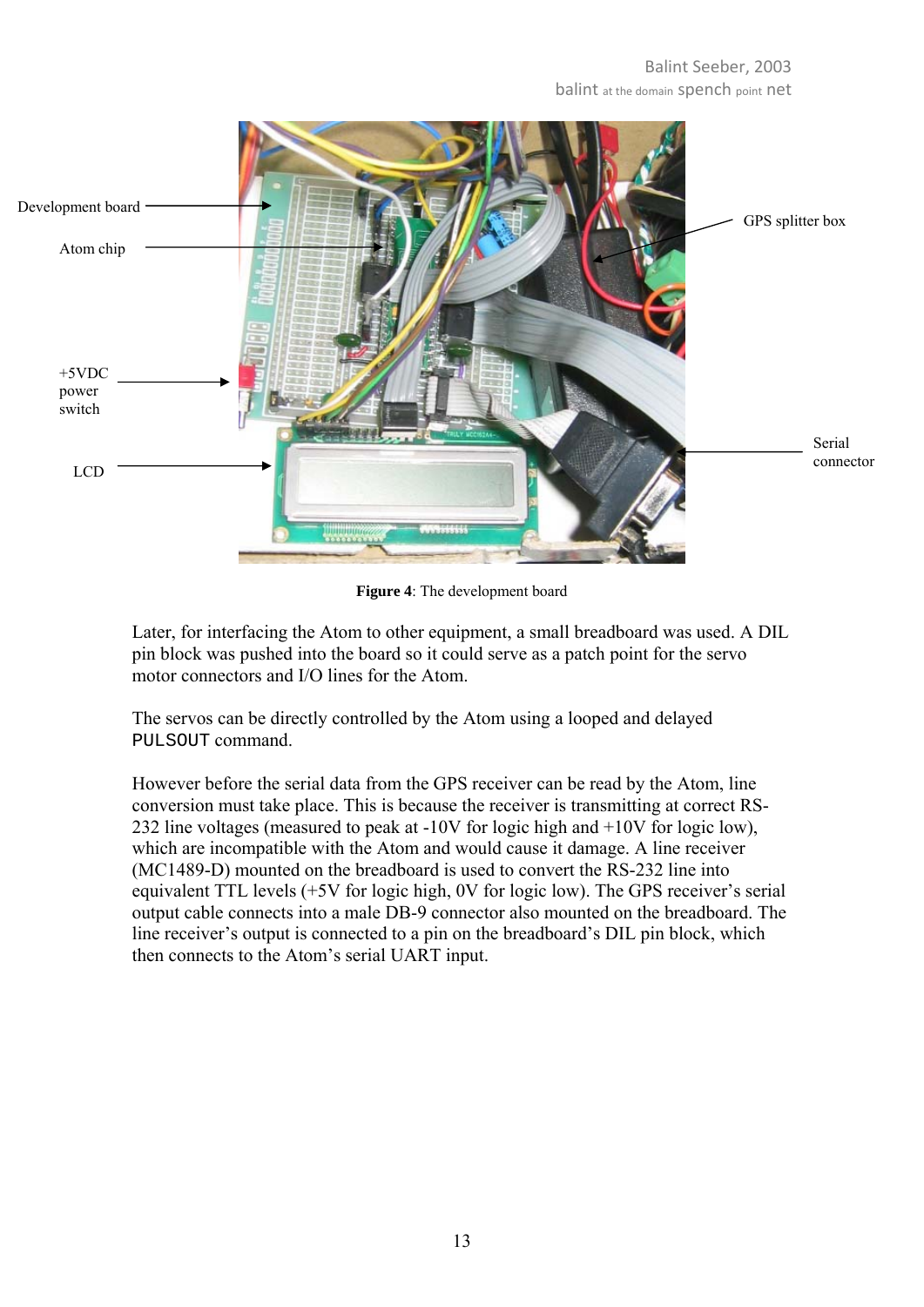

**Figure 5**: Breadboard

#### 2. **Experiment with Atom**

The first stage of experimentation was performed before the car was built up and had the goal of receiving the serial data output by the GPS receiver asynchronously (using the UART) and then parsing it into intelligent information.

Programs were written, starting from the most basic to a complete parser, to test and become familiar with the Atom's buffered serial communication capability. The first program simply output the data that was received by the UART to a connected computer to verify that the hardware really worked (line conversion from the GPS receiver and the UART on the Atom). This data was then read in by a more sophisticated program and parsed byte-by-byte (to prevent any blocking in the software) into respective variables. The exact variables can be found in the source code listing, but examples of them are the integral and decimal components of the current latitude and longitude returned by the GPS receiver. This test program was a success and displayed the correct information on the LCD (so it was recycled into the main source code later on).

Next the serial transceivers were tested. Unfortunately they were found to be incredibly temperamental: sometimes gibberish would often pop up in the received data (or barely any data would get through) even though the transmitter was in close range. Swapping the 'transmitter' and 'receiver' boards around would sometimes alleviate this problem. But even so, great problems were encountered when trying to use them in the project. When transmitting data, care has to be taken to use proper flow control as, although serial data can be sent to the unit at 9600 baud, the pair only communicate at 1200 baud. This introduces delay of about 15 milliseconds per byte. So transmitting a medium sized packet of data (for example current position and heading) would take far too long, blocking the main program (which as previously mentioned is unacceptable). As a result, the transceiver is only used to transmit the fact it has reached a waypoint, as the program pauses (so the car 'parks' temporarily at a waypoint).

The software also had to be calibrated so it could control the servo motors properly (this was done after the complete car was built).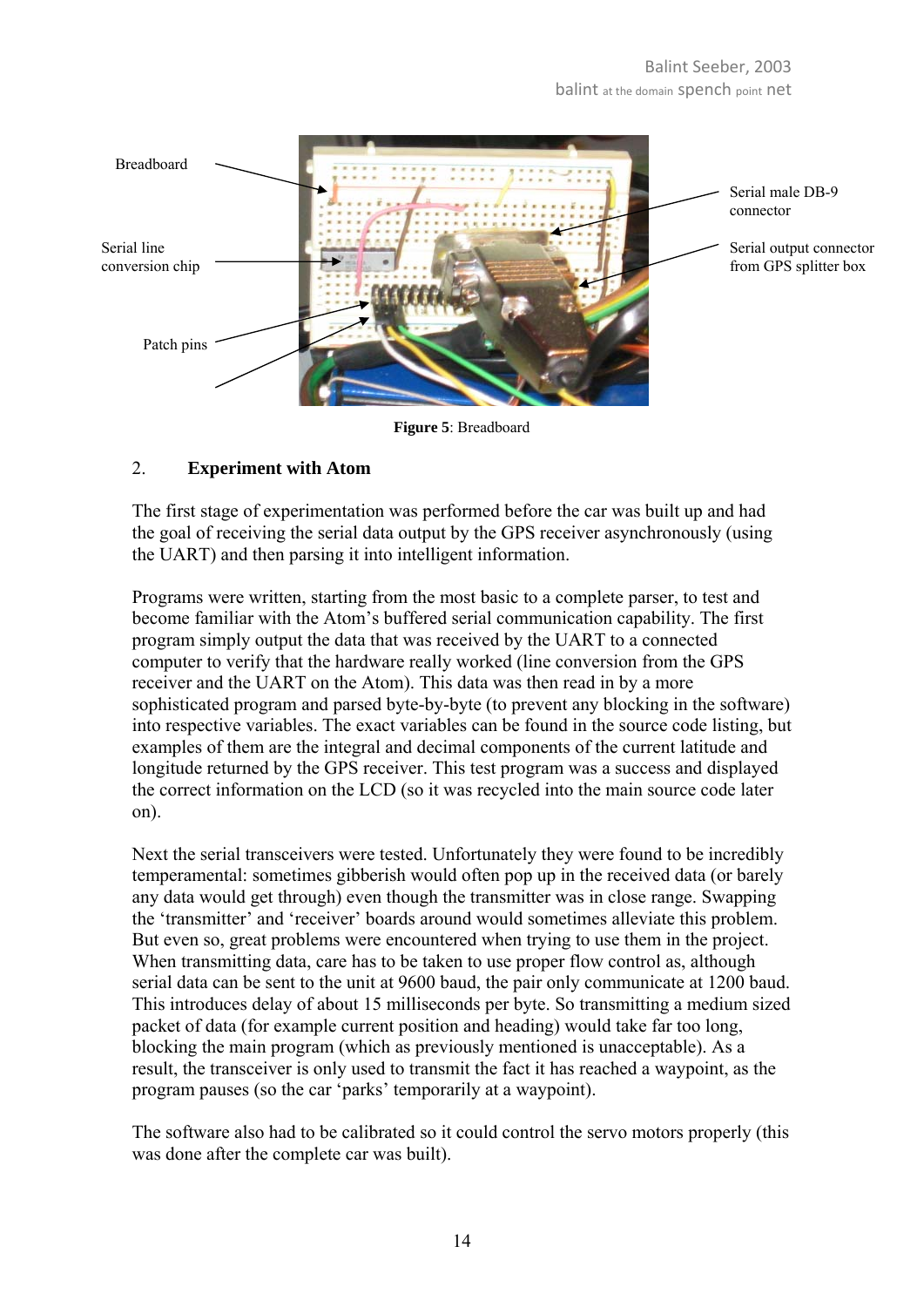#### 3. **Build car**

The construction of the complete car itself was an easy task. The model racing car was stripped down to its bare bones. The remote control radio receiver and its power source were removed (as they were no longer necessary). The car's drive motor speed is controlled by a servo that turns a switch. This switch, through a number of contacts, sets the direction (forward or reverse) of the motor and its speed (full speed when current is supplied directly to the motor or medium speed when it is supplied through a  $0.3\Omega$  7W resistor). So the path the current takes across certain contacts is controlled by the servo. The steering is also controlled by a servo motor and is a straightforward translation from servo position to a steering angle.



Servo controlling motor speed & direction

**Figure 6:** Drive control servo and switch table

A sturdy box was mounted on top of the car's frame using strong metal wire. In the inside of the box was placed a sloped piece of cardboard so that the surface would lie parallel to the ground (as the box is tilted due to its mounting on the uneven frame). Into this box was placed the electronics and onboard power supply. The servo motor connectors were patched into the breadboard (which inturn connected to the Atom). The infrared distance sensor was mounted on the front of the box and also connected to one of the Atom's analog I/O lines via the breadboard. The keypad and LCD were placed next to the Atom development board and connected to its SIL patch pins. A pair of full battery packs laid side-to-side were put inside a horizontally placed cylindrical plastic container to save space. The cable coming out of the GPS receiver to its own splitter box (into which power and the serial lines are connected) was wrapped around this container. The GPS receiver itself was secured on top of the container for the highest position on the car. The power supply was connected to the power terminals of the Atom development board via a 'main switch' mounted into the box. The GPS splitter box was connected to the power as well, with its serial output connected to the DB-9 plug on the breadboard. Lastly, the serial transceiver was connected to the Atom.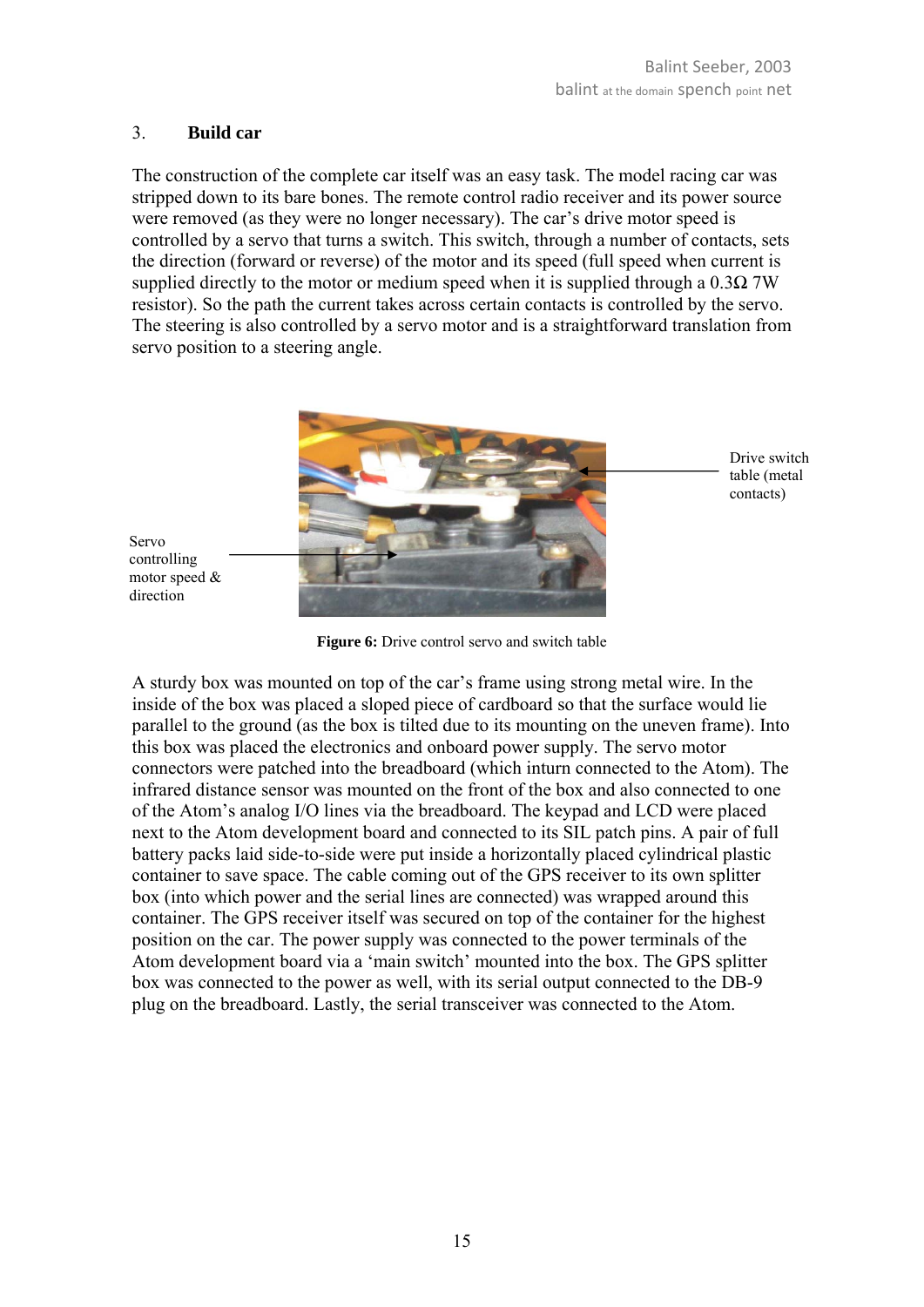[Intentionally left blank.]

**Figure 7**: Combined block and circuit diagram of electronics on board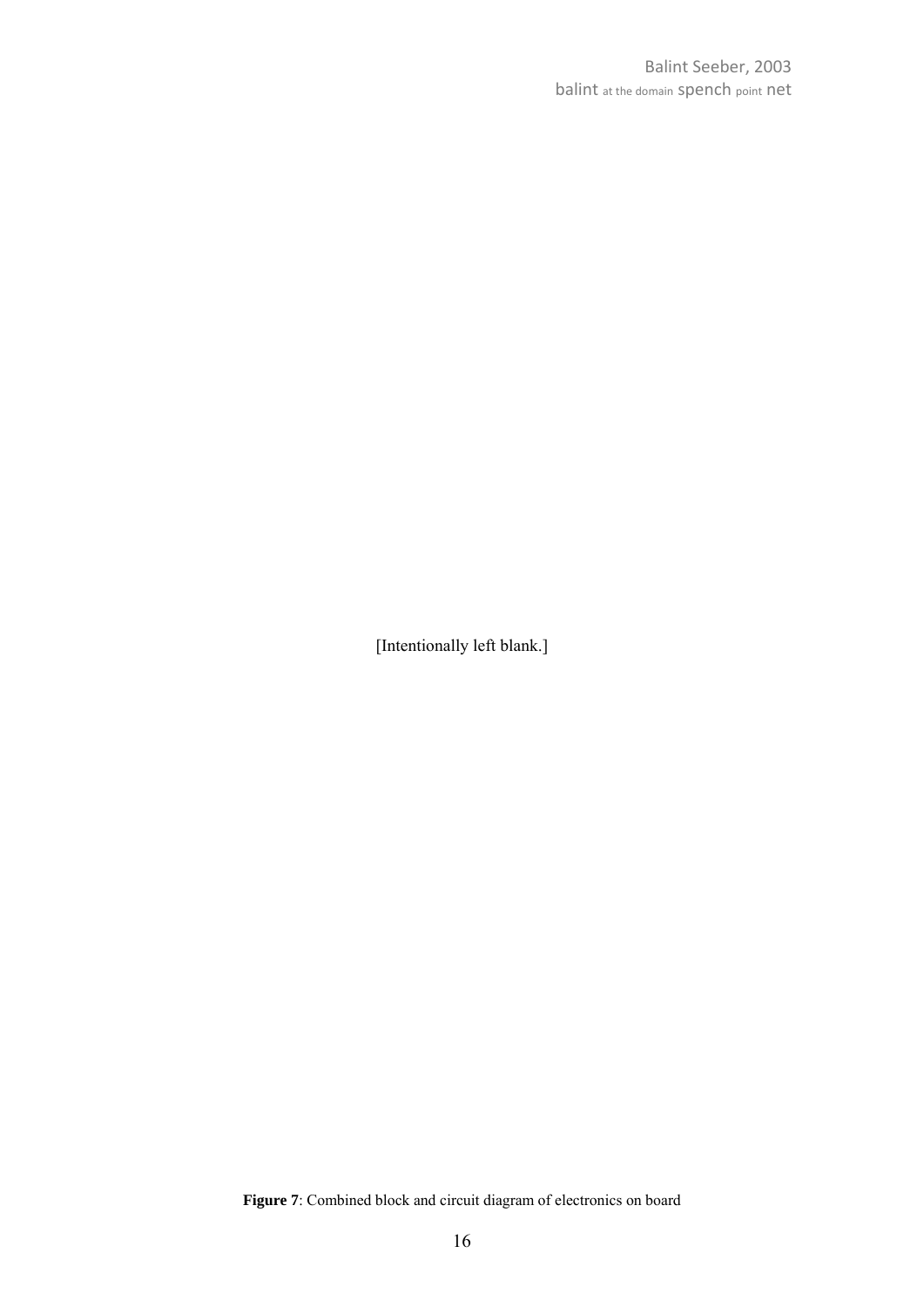Once the complete car was constructed, development entered the next phase in testing and calibration. This centred on obtaining correct software values to control the servo motors, and hence drive the car at a known speed and direction.

This particular model of racing car uses Japan Radio servo motors (whose colour code is: Brown: 0V, Red: +5V, Orange: servo control). A program was written that would accept a servo position via digits entered on the keypad and pulse the chosen servo to a position. This was essentially a trial-and-error exercise. After experimenting with different values, the precise numbers (to become calibrated constants in the main source code) were found. Although it seems like a trivial advance, it means the Atom actually has the ability to control the motion of the car (precisely steering left and right, and moving forward or backward at either medium or full speed).

Another program was written to test the ability of the Atom to control the driving and see whether the car would actually move under the increased mass. It was hard-coded to drive forward, reverse turn and head back. The car did in fact move but the 'centre' constant of the steering servo of slightly off, making the car veer off to the right instead of driving straight. The value was changed and this problem fixed.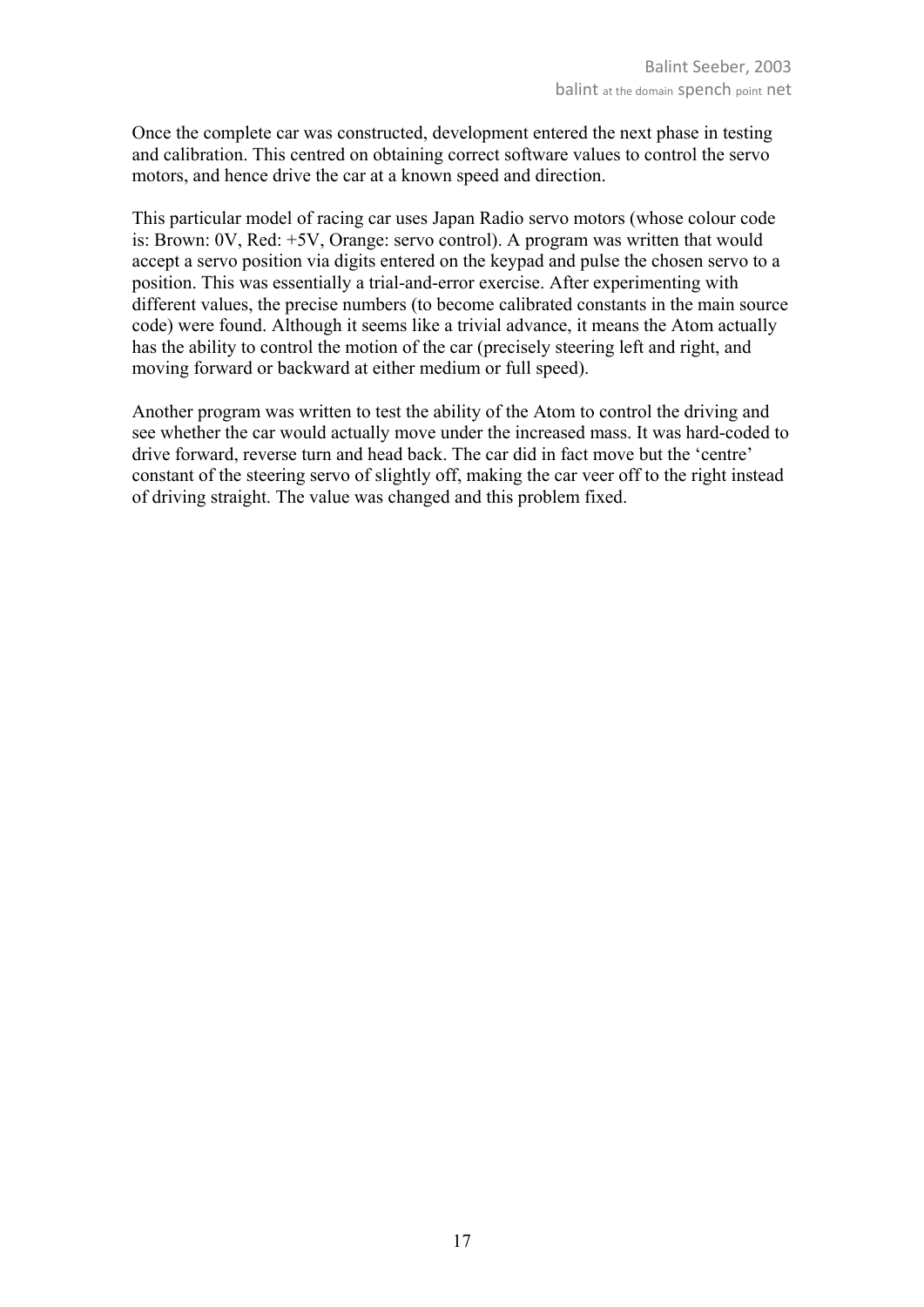#### 4. **Finalise theory**

As the basic mathematics behind the navigation procedure had been decided, it had to be turned into a conceptual series of calculations that can be programmed in the project source. The following flowchart summarises the steps involved in calculating navigation while the car is driving (it is only run when a new GPS coordinate is parsed by the program):

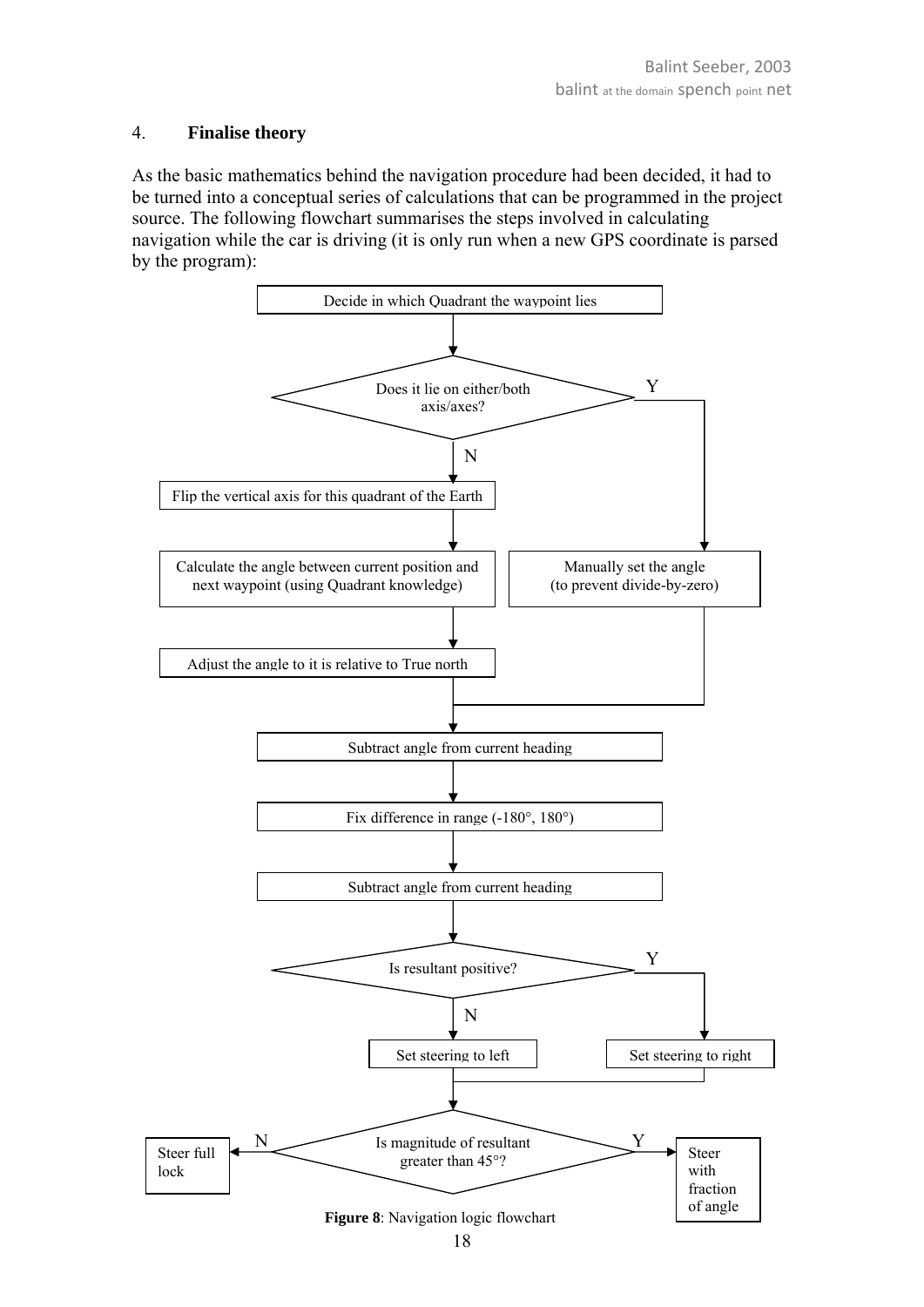To help in the programming, the integers representing a waypoint's latitude and longitude are of a special format specific to this project. The GPS receiver outputs a coordinate fix to an accuracy of four decimal places of minutes. As these coordinates do not change drastically with the movement of car, and considering that the area in which the car is moving is within one degree, the degrees of the coordinate are omitted altogether. The remaining minute values are expanded to a range from 0 to 99 (from 0 to 59) and converted into integers. This is done so that the new coordinate values extend through a full decimal range (making navigational calculations possible) and so they can be stored as LONG integers rather than floating point numbers, which, in the context of the Atom, makes mathematical operations much easier and speedy. This new coordinate system will be referred to as 'DMS-100'. (**D**egrees were originally included, but it was realised that to fit the extra degree digits in, the least significant minute digits were being sacrificed. This was unacceptable as this is where the major changes are seen when the car moves around.)

#### 5. **Write main program**

The main program was written, drawing upon the recycled source and converting the navigation procedure into decision making and numerical calculation code blocks. The program was written with flexibility in mind, so nearly all of the 'magic numbers' are defined as constants at the top of the program listing for easy alteration.

The program is divided up into three parts:

- 1. **Menu interface**: Simple text menus that can be navigated via the keypad, which facilitates user interfacing. The menus expose the following functionality:
	- a) **Editing of waypoints**: The program stores up to nine waypoints in RAM. Each can be edited by selecting menu option '1' and then the index of the waypoint to edit ('1' through to '9'). A waypoint comprises of two integers: the latitude and longitude in DMS-100 format.
	- b) **Waiting for a GPS fix**: the Atom can be set to wait until the GPS receivers can 'see' enough satellites to start outputting valid NMEA data. When this happens, the data is parsed and displayed on the LCD. This is invaluable for testing as the coordinates for waypoints can be noted down off the LCD for later entry. One additional user interface improvement to be implemented is the direct transfer of on-screen coordinates into a waypoint slot (instead of jotting it down on paper and then typing it in before driving).
	- c) **Drive**: Cause the program to enter into 'drive' mode and actually navigate from the car's current position to the next waypoint, and then the next until it reaches the last.
- 2. **Navigation (or 'driving')**: this is the core of the project encapsulated in code. The main 'drive' subroutine is called whenever a new NMEA word is received and parsed (this happens every second – the GPS receiver has been configured this way). When first starting this section of code, the car is set to drive forward for about two seconds. This is done so that a valid heading value is returned from the GPS receiver and navigational calculations will be meaningful.
- 3. **Unblocked checks**: there is only one check that is performed during driving, and that is converting the analog input from the infra-red distance sensor and checking whether the resulting number is greater than the threshold constant. If so, the motor is stopped until the number drops below the threshold again.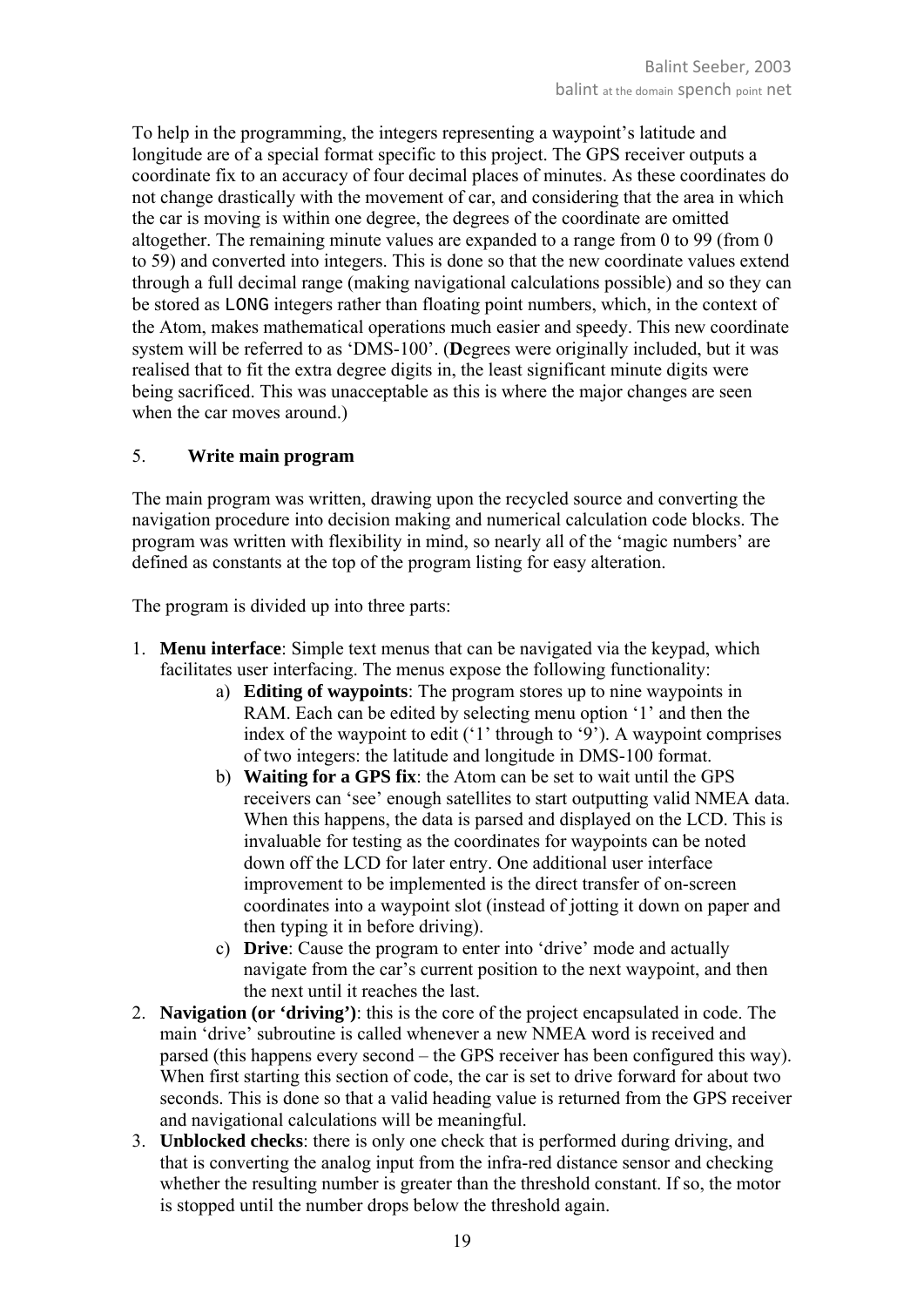

#### **Figure 9**: Front of car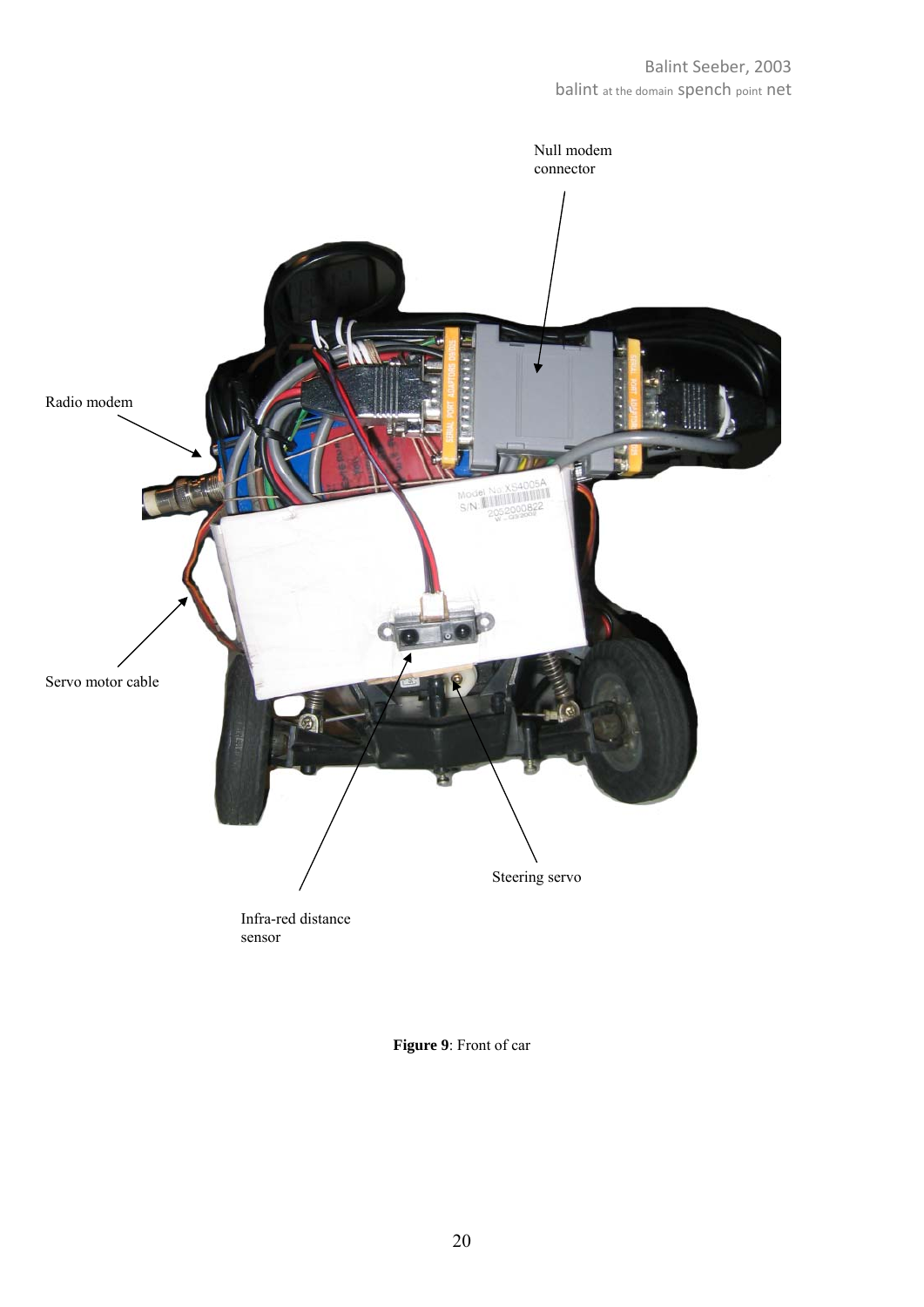#### 6. **Test and Debug**

Once the smaller user interface bugs were eradicated, a very large amount of time was dedicated to manually testing whether the navigation subroutine actually worked. This process is described in the Discussion as it is necessary to first analyse the raw navigational data being show on the LCD.

Despite early hopes of not having to add a DGPS system, testing was severely impeded by the inaccuracy of the GPS fix. Luckily the situation could be improved in a straight forward fashion. The school of Spatial Information Systems has its own DGPS system that can broadcast corrections over a radio modem. All that was required was another radio modem to receive this data. Since the GPS receiver already has a serial port for accepting corrections automatically, the output of the radio modem (after being passed through a 'null modem' converter) was plugged straight into this port. No further adjustments were necessary! One additional limitation is put on the project however: it can only be used in the vicinity of the university where the radio modem can receive the corrections signal.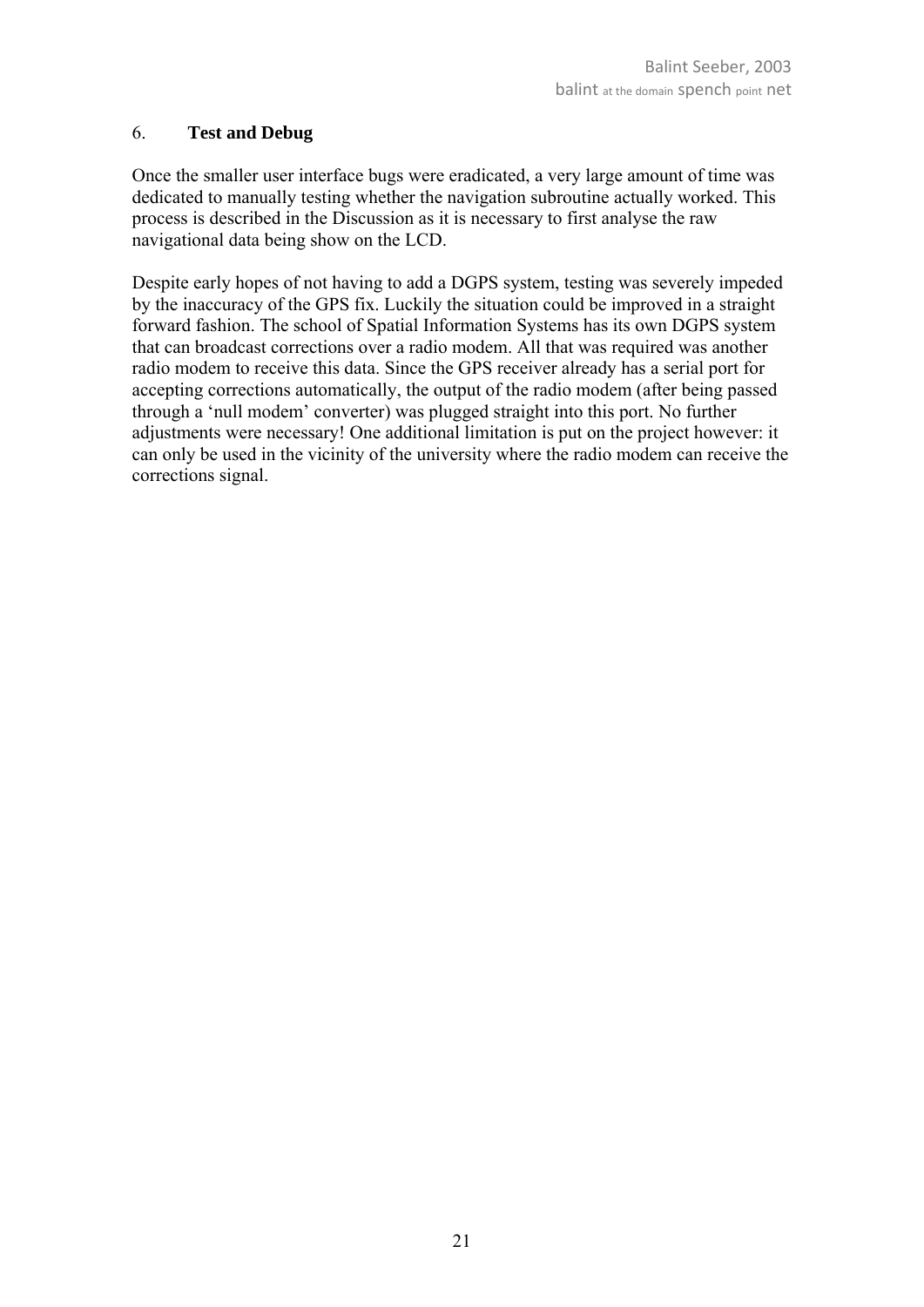### Results

There are two sets of raw data to present:

- 1. **GPS Coordinates (without DGPS corrections)**: These are the parsed and converted coordinates from the GPS receiver. The main issues are: inaccuracy at low resolutions and the fact that coming back to the same physical position often yields a different coordinate well outside acceptable error margins (throwing the whole system off).
- 2. **Heading calculations (with DGPS corrections)**: These are used for navigation (the GPS coordinate issues described above are largely solved, or within acceptable limits, using DGPS). There are only a few values as the algorithm is simplistic, but they give important clues as to whether the system is working correctly or otherwise.

The data was collected at different locations, some of which will be shown here. Luckily the 'issues' discovered with the GPS coordinate fix and software bugs were not location-specific.

The coordinate data is collected while setting the car into "Wait for GPS fix" mode. When the GPS does have a fix, the DMS-100 coordinates are displayed on the LCD and noted down.

The navigational data is collected while setting the car into "Drive" mode (and having the battery driving the motor disconnected). The program displays the quadrant, angle to waypoint, current heading, angle difference and current speed on the LCD. The quadrant selection is the first thing to check as one walks the car right around the waypoint, checking that it shows all four quadrants. Next the 'angle to waypoint' must be checked to see if the inverse trigonometry calculations are correct. Lastly the angle difference must be checked to see that the car will try and steer in the correct direction. This can be confirmed by watching the turning of the tyres as the servo motor moves them.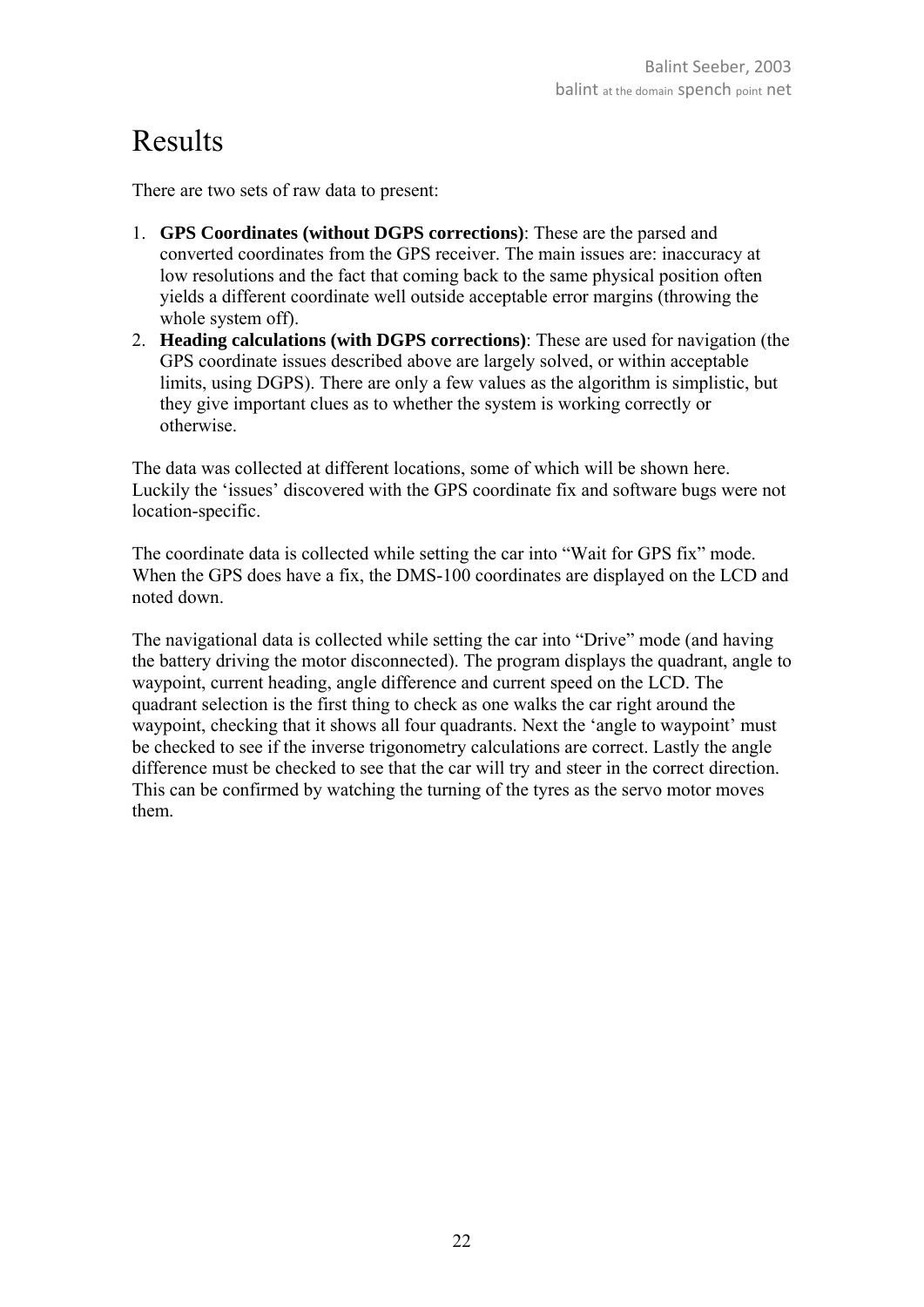

**Figure 10**: GPS coordinate testing area

| After standing still at waypoint, and wandering around and returning, the |                   |                 |
|---------------------------------------------------------------------------|-------------------|-----------------|
| latitude varied from:                                                     | $903468 - 903523$ | (diff. $= 55$ ) |
| while longitude varied from:                                              | $201703 - 201734$ | $(diff. = 31)$  |

| Coming back the next day and measuring the same waypoint, |                   |                  |  |
|-----------------------------------------------------------|-------------------|------------------|--|
| latitude varied from:                                     | $903331 - 903456$ | (diff. $= 125$ ) |  |
| while longitude varied from:                              | $201344 - 201478$ | $(diff. = 134)$  |  |

23 Considering these changes and the small area, the waypoint would have been moving over considerable distance relative to the car (so the quadrant selection would have been completely off).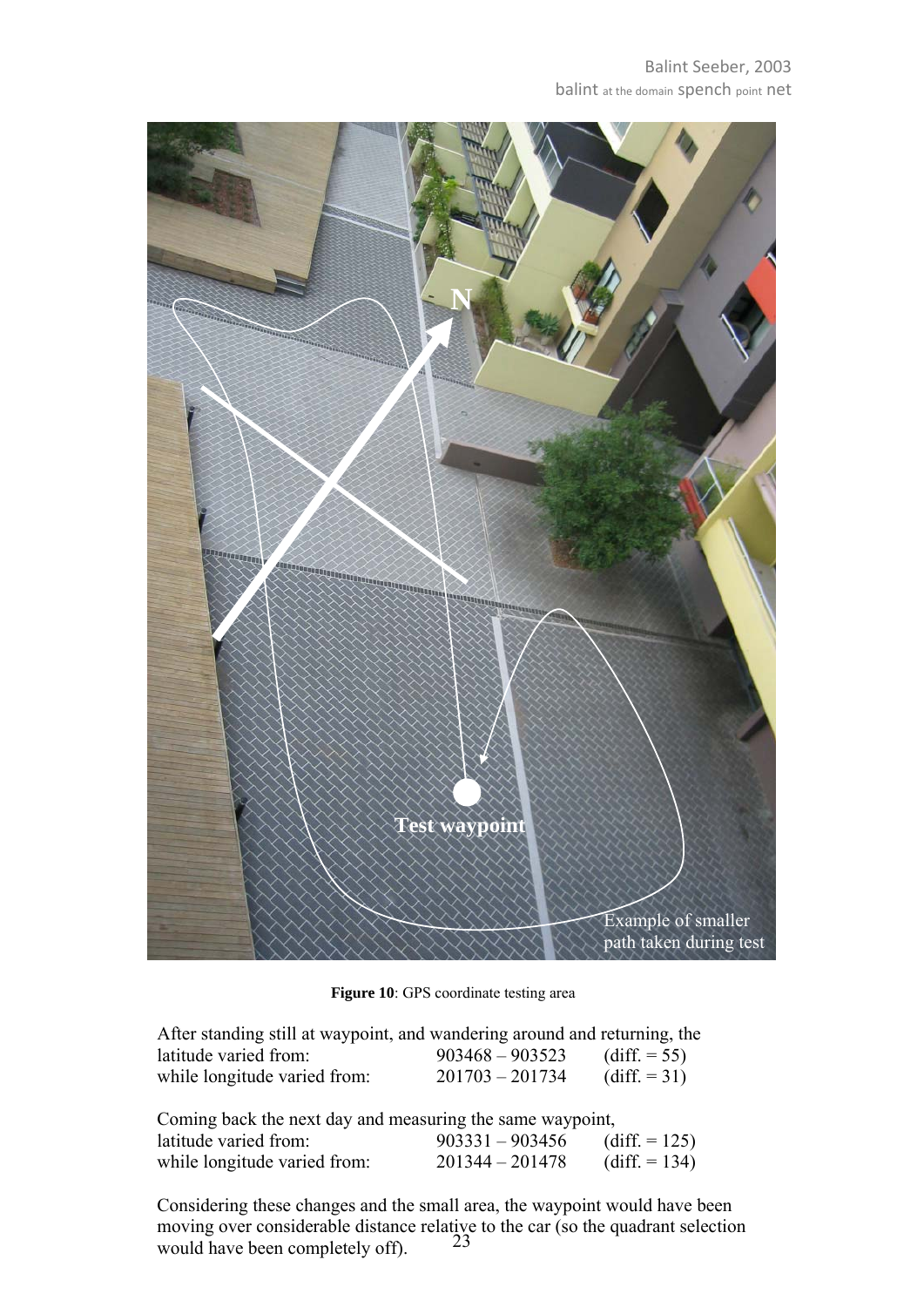



The main purpose of this test was to have a look at the difference DGPS corrections were supposed to make to the coordinate fix. Luckily they did improve both the accuracy and the precision of the physical coordinate (meaning that on returning to the waypoint, the coordinates were not completely off like in the previous test).

| Waypoint latitude:                    | $919579 - 919594$ | $(diff. = 15)$        |
|---------------------------------------|-------------------|-----------------------|
| Waypoint longitude: $231381 - 231403$ |                   | $\text{(diff. = 22)}$ |

Once this waypoint was programmed in, the car was put into manual "drive" mode (no power to drive motor) to test navigation. The quadrants did change around the waypoint, which was a relief. However the calculated quadrants did not match the expected ones (shown above). They have been rotated by 180° clockwise. The reason for this could not be found in the code, nor in the coordinate system model. For the moment it remains the 'mystery quadrant bug' and has been temporarily rectified by manually switching the quadrants in the source code.

Once the Atom was reprogrammed the correct quadrants were being displayed, however the angle calculations were incorrect. It is safe to assume that other corrections need to be made to the source as a result of hardcoding the 180° rotation.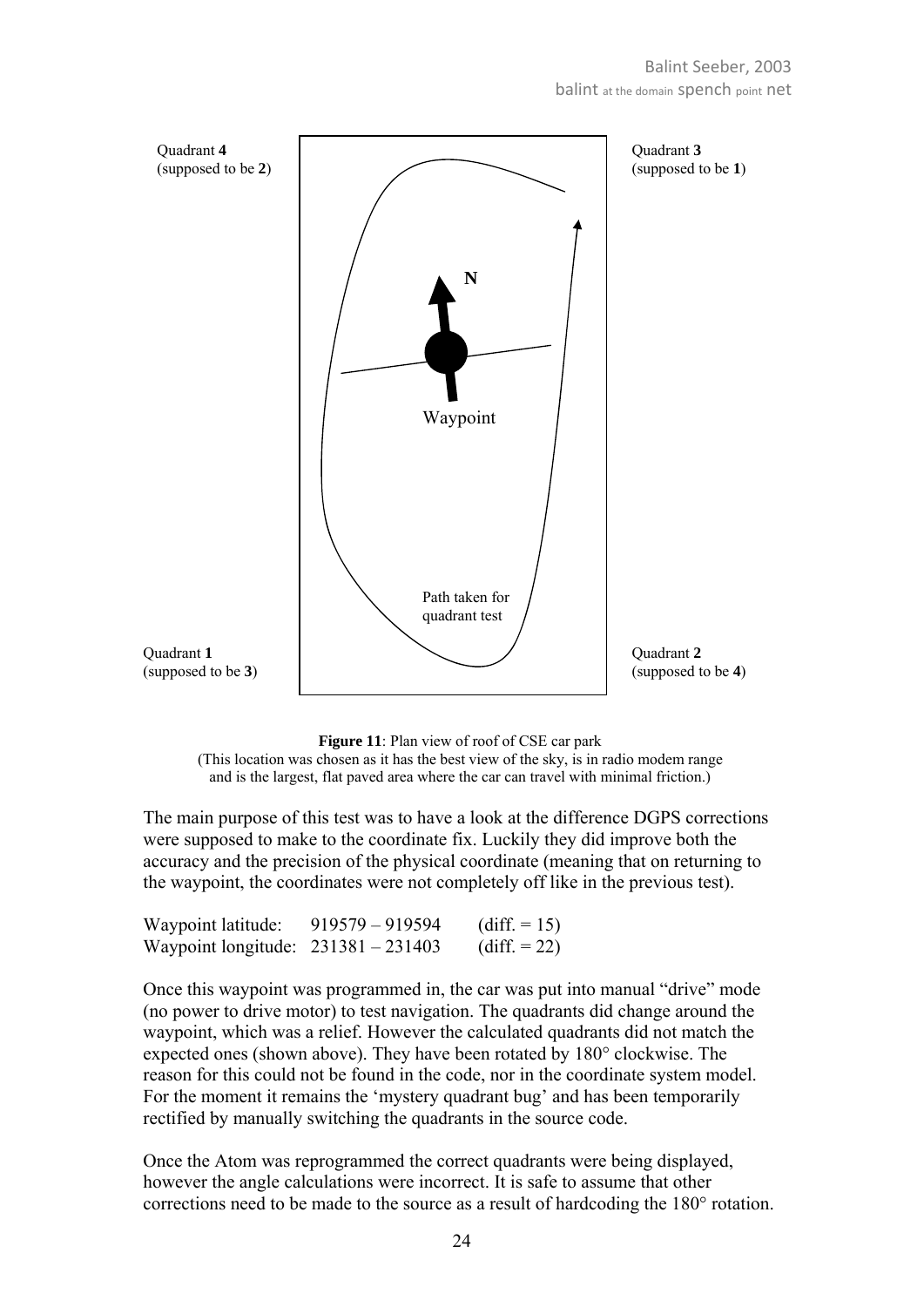There are three more (though minor) results to discuss:

- 1. **Collision sensor (IR distance ranger) values**: Software calibration was first done indoors. The threshold value (above which the software would think a collision is about to occur) was consequently set as a constant. During testing outside, the car would often just stop while driving (while manually moving the car around, "Collision!" could be seen appear on the LCD). Yet there was no physical obstruction to the car. One possible reason is that infra-red conditions are different outdoors, and very much dependant on the amount of sun reaching the sensor. Even after re-programming the threshold constant, during different weather conditions the car would sporadically come to a halt. In the end the sensor was disconnected and I/O line grounded. The 'nice' way of getting around this problem would be to use dynamic thresholds (this is discussed in the Future Extensions section).
- 2. **Serial communication via transceivers**: As previously mentioned in the 'Experiment with Atom' subsection, the transceivers are too slow to transmit even medium sizes of data and sometimes cannot even receive the data over short distances. Consequently their role is very limited.
- 3. **Power consumption**: As there is a considerable number of electronics requiring power, it was found that the primary 12V battery pack would quickly settle between 10-11V. Although the components requiring 5V (via the development board's regulator) would continue to function, the GPS receiver (which has its own 8V regulator) would experience a reoccurring brown-out. This was solved by boosting the voltage to just the receiver by connecting a 6V AA battery pack in series between the primary battery pack and the regulator's positive input.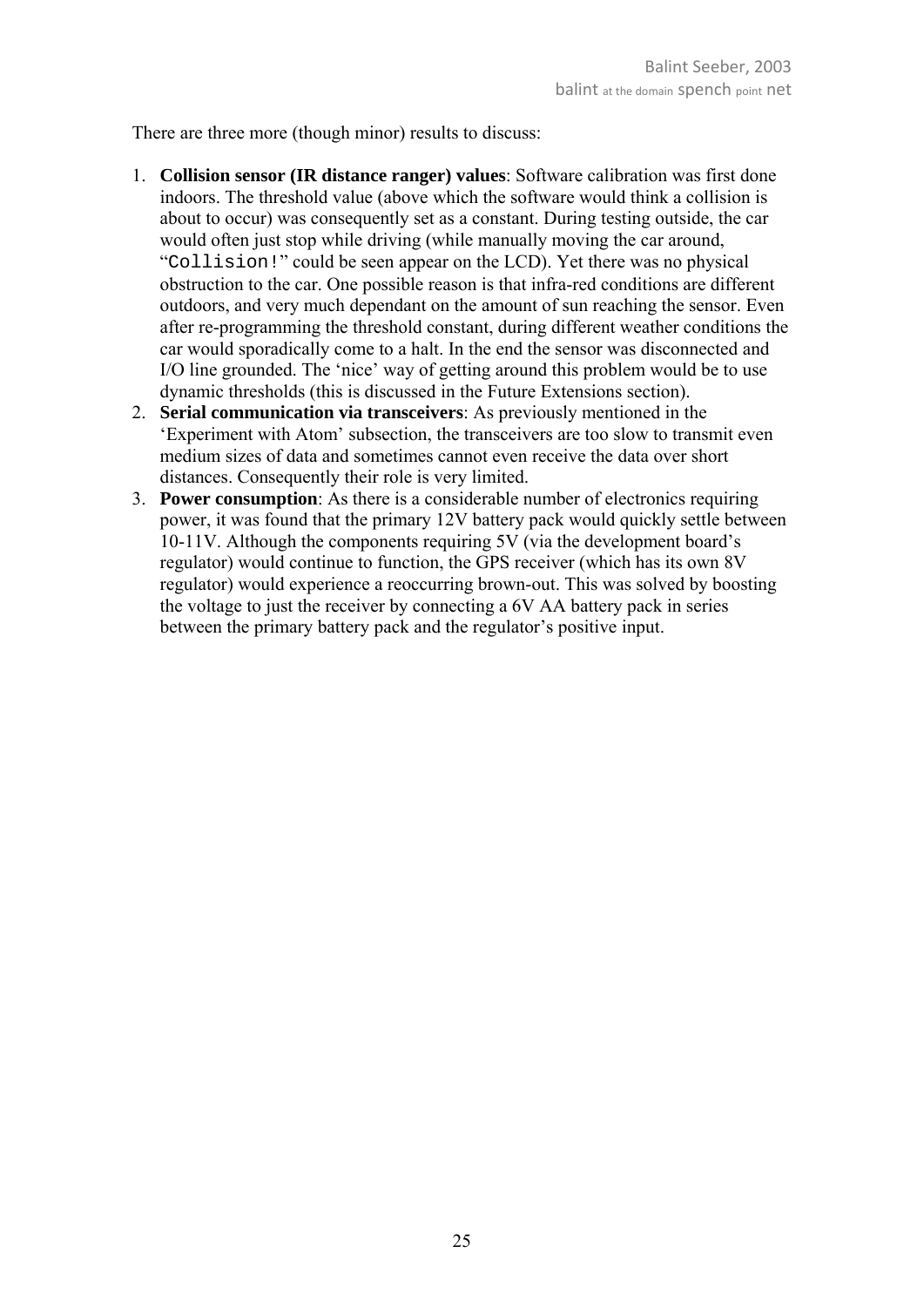### Discussion

Both sets of raw data above carry their own implications about the project:

- 1. **Using uncorrected GPS coordinates is too inaccurate**: the most obvious problem lies in the fact that one returning to the same position, the GPS coordinates are well outside the acceptable margin of error. This is as if the waypoint began to wander across the Earth (which of course is ridiculous). The frustration caused by this during testing prompted the installation of the DGPS receiver.
- 2. **Final software bugs still to be ironed out**: due to the 'mystery quadrant bug' and its illogical patch, the remaining portion of the navigation algorithm still has to be checked and updated to match the different conditions surrounding the heading and direction to drive to the next waypoint.

If the car is unable to steer properly using the current algorithm (constant steering updates with each new NMEA word), then the next option is to introduce a longer forced delay after the car has steered into its new direction and straightened up again. This will ensure that the car does head in a definite direction, as opposed to 'oscillating' about a certain heading if the new GPS coordinates and heading confuse the algorithm too quickly.

The final point to make here is that the project has succumb to physical limitations set by the most critical component: the Atom. Bearing in mind the number of things the program does, and the range of BasicMicro library functions it calls, the number of bytes used by variables in memory and the code in program space has reached both limits. With the included listing, the compiler reports eight bytes of RAM free and 110 bytes of program space free. At one stage both were exceeded, but efforts were made to optimise the source and cut down on the number of debug messages being generated and displayed on the LCD that originally aided in testing.

It must be emphasised that the project is almost at a stage where it should work. All it requires is a software tweak to make the car drive in the right direction.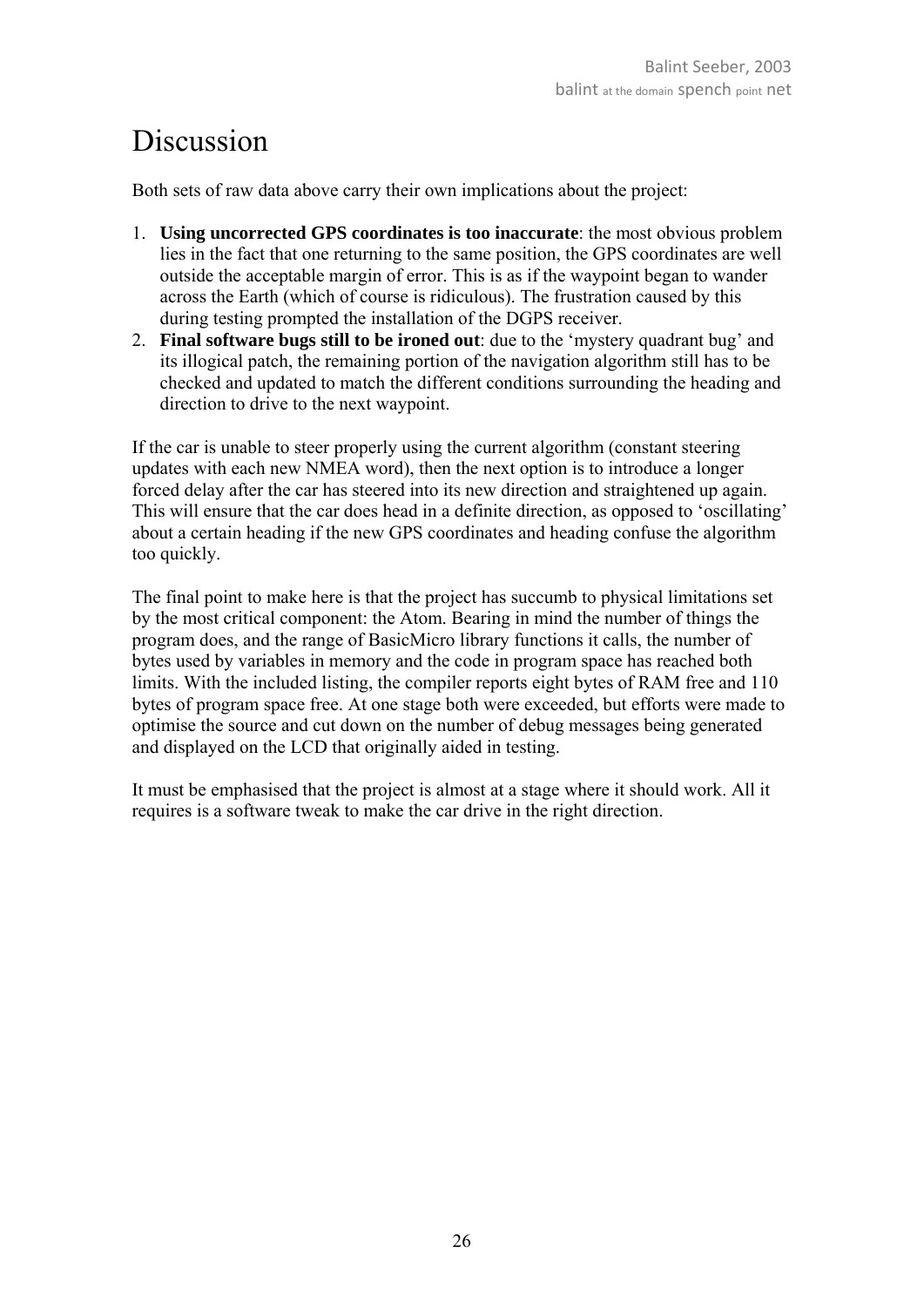### Future Extensions

It is highly improbable that future extensions would be possible with the current Atom setup; the project has reached a physical limitation enforced by the hardware. Due to the fact that the program and memory space is almost totally full, no additional functionality can be added to the program. This can be solved in two ways:

- 1. **Replace the Atom with another PIC/microcontroller**: one with much more program and memory space. If the replacement does not support the BasicMicro library then the source code would have to be ported to a supported language.
- 2. **Manually convert the source code into assembly (thereby keeping the existing Atom)**: after analysing the assembler generated by the Microchip MBasic tokeniser, it is thought that using the BasicMicro library is an extremely inefficient way of create 'tight', small code. Writing the software straight into assembly would produce incredibly compact code, freeing up a large portion of space that could be used to implement the following extensions:
- **Intelligent collision sensing**: the idea here is to augment the one 'dumb' infra-red distance sensor to detect frontal collisions with several distance sensors equally spread around the car. In this way, the microcontroller could read in the converted analog values and 'sense' imminent collisions from multiple angles. The microcontroller could then be intelligent about its future driving by approximating the surrounding surfaces and, for example, reverse in such a way as to avoid the object. This could be further developed by using off-board memory as storage for a collision map the program builds up as the car drives along. This is akin to a mouse trying to find its way through a maze. Although initial implementations would be simple, there's no virtual limit to the complexity of such algorithms. Taking the simple case, the car might encounter a large object that blocks its path over a significant distance (such as a wall). The car could then be smart enough to try and drive, following the wall until it senses that it's in the clear again. If it drives over a threshold distance, it might turn around and head back the way it came (its path being stored in memory) and then attempt to trace around another way on the alternate side of the obstruction. Of course the limitation once again is program space (large amounts would be required for even a simplistic algorithm) and memory to store collision maps (the great resolution in such maps would require increasing amount of RAM – then access times might start to be a problem too).
- **Implementing the 'Options' menu**: One feature originally intended to be in the main program was a fourth menu called 'Options'. This would provide an interactive way to modify those 'magic numbers' defined as constants in the current program (the constants would have to be converted to variables of course, requiring more RAM). The advantage of this is that the microcontroller would not require reprogramming if these constants were changed. An example of a constant worth having dynamic access to is the GPS error margin value (specifying the error margin of coordinate fluctuations thought to be the same point to the program) and the distance threshold for the frontal distance sensor. The error margin could be changed as distance scales are changed if a larger or smaller margin is required by a user or the inaccuracy of a GPS fix (without DGPS for example). Extending this idea further, the options (and even previous waypoints) could be stored into EEPROM when the program is shutdown. Then, when the program is booted up or reset, the previous settings would be automatically restored, saving the user the hassle of having to enter numbers in each time power is applied and/or lost.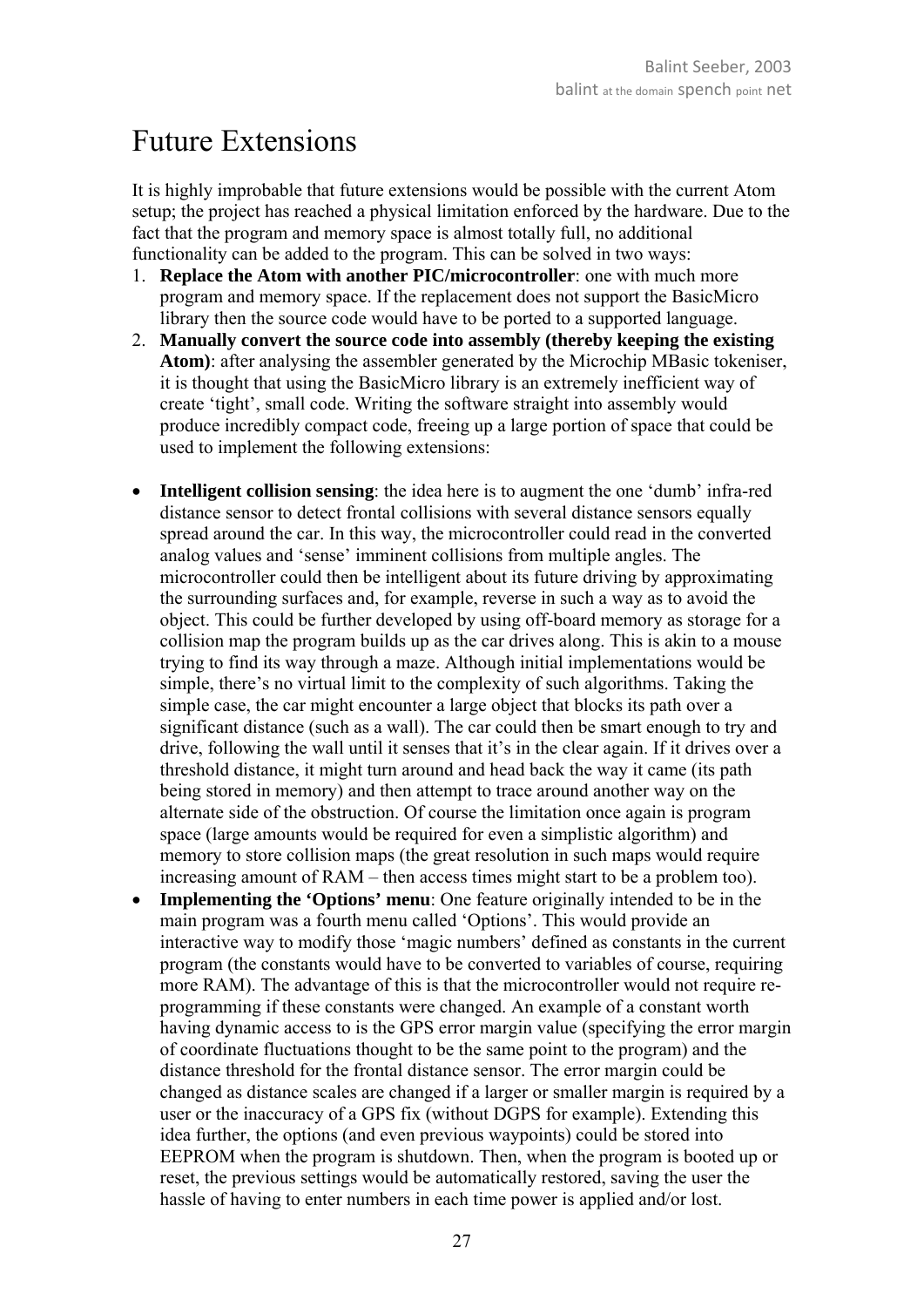### References

- "Calculating Distances Between Two Points", Geoscience Australia, http://www.ga.gov.au/nmd/geodesy/datums/distance.jsp
- "NMEA FAQ", Peter Bennett (peterbb@interchange.ubc.ca), http://vancouverwebpages.com/peter/nmeafaq.txt

For references on inverse trigonometric functions and fast integer square root, please refer to the references in the source code listing for the custom collection of math subroutines.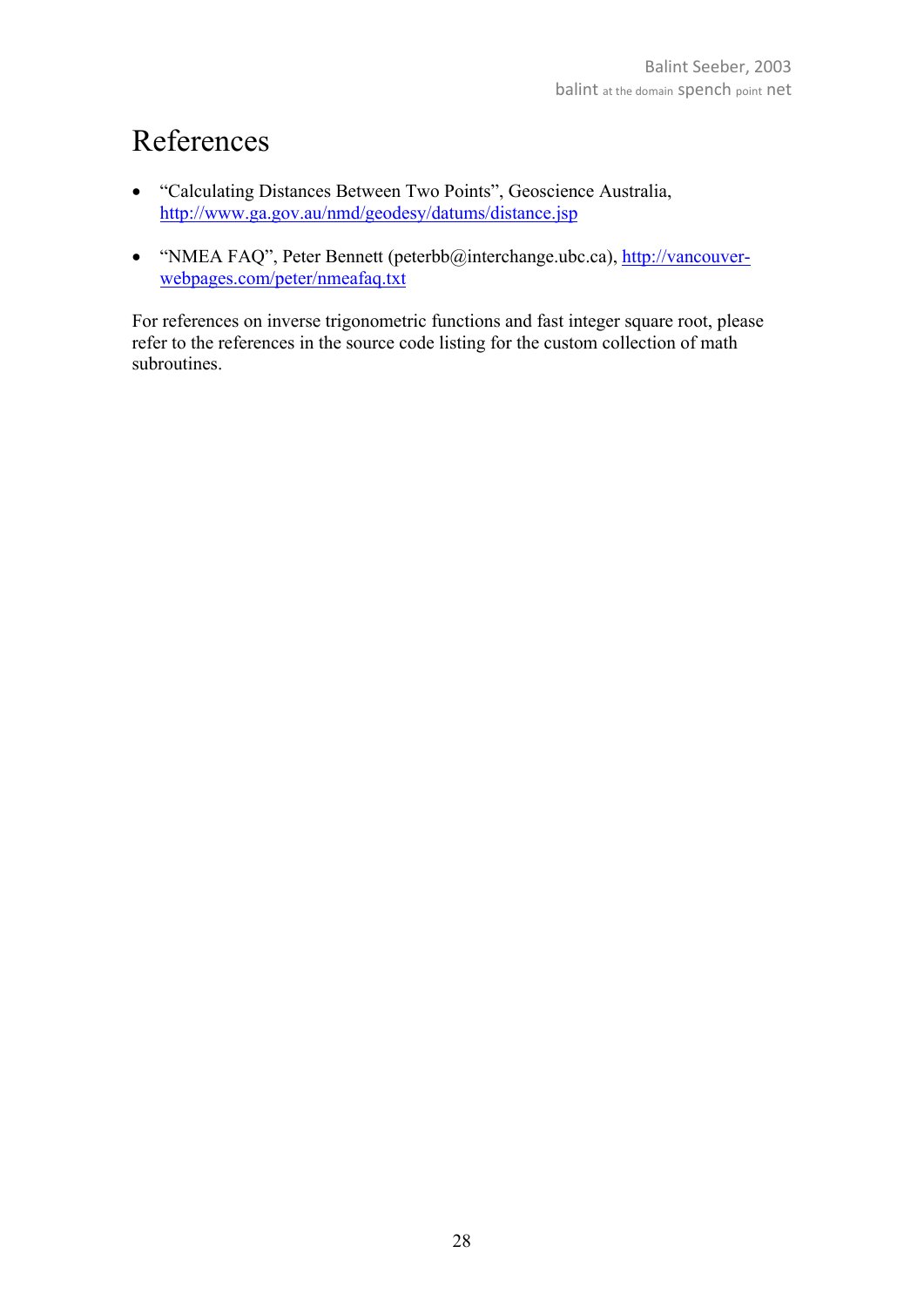# Appendix A – Program Listings

The following listings are included:

- **Everything**: this is the project's main program
- **Math**: this contains all the custom written math subroutines
- **Servo test**: this was the software calibration program to obtain the servo pulse times for correct steering and motor control.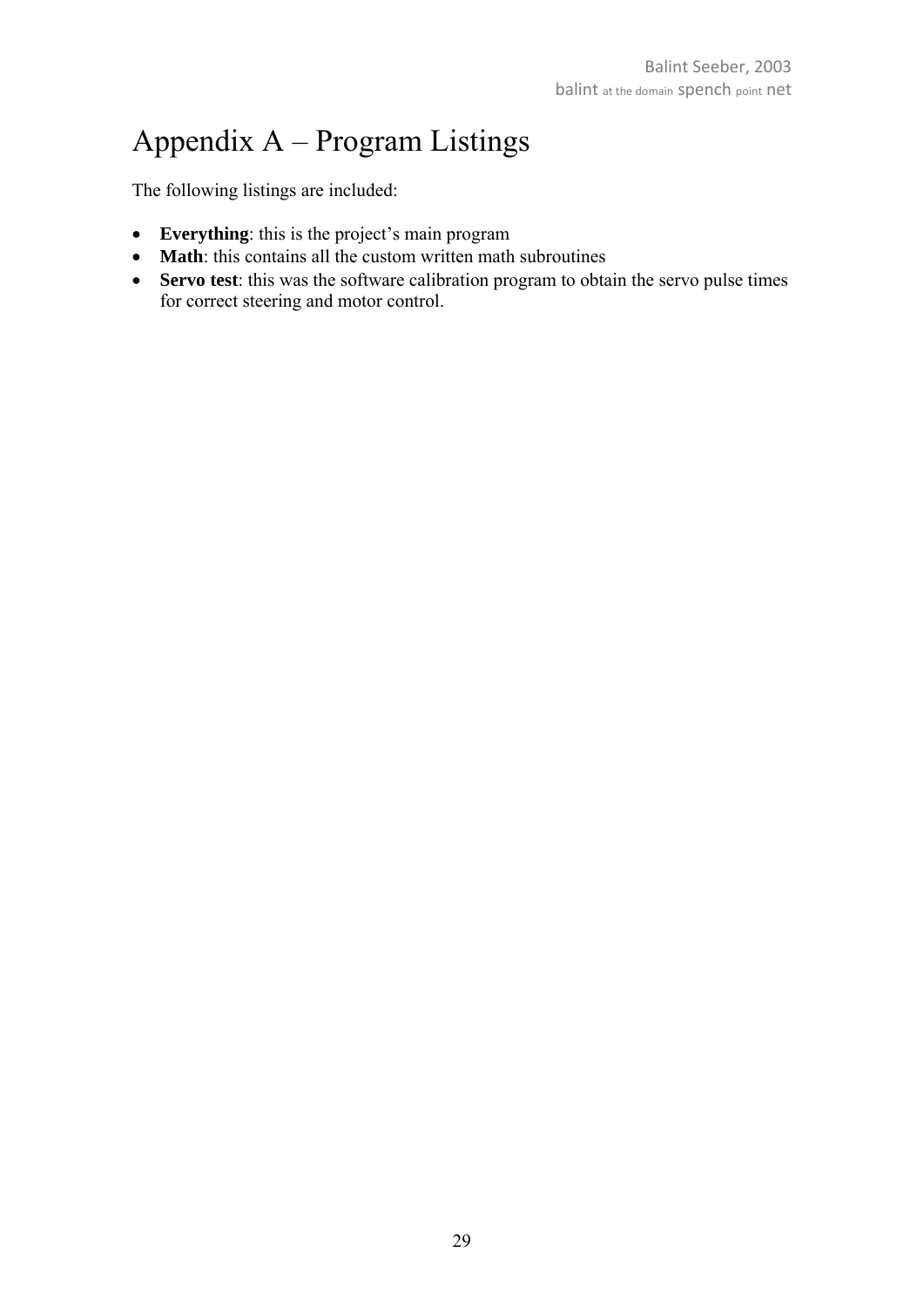### Appendix B – Data sheets for all components

The following data sheets are included:

- RS-232E Line conversion chip
- BasicMicro Atom PIC
- Rojone Genius GPS Receiver
- IR Distance Sensor
- Wireless Transceiver

The required wiring information for the LCD and keypad was found in the PHYS2601 laboratory manual.